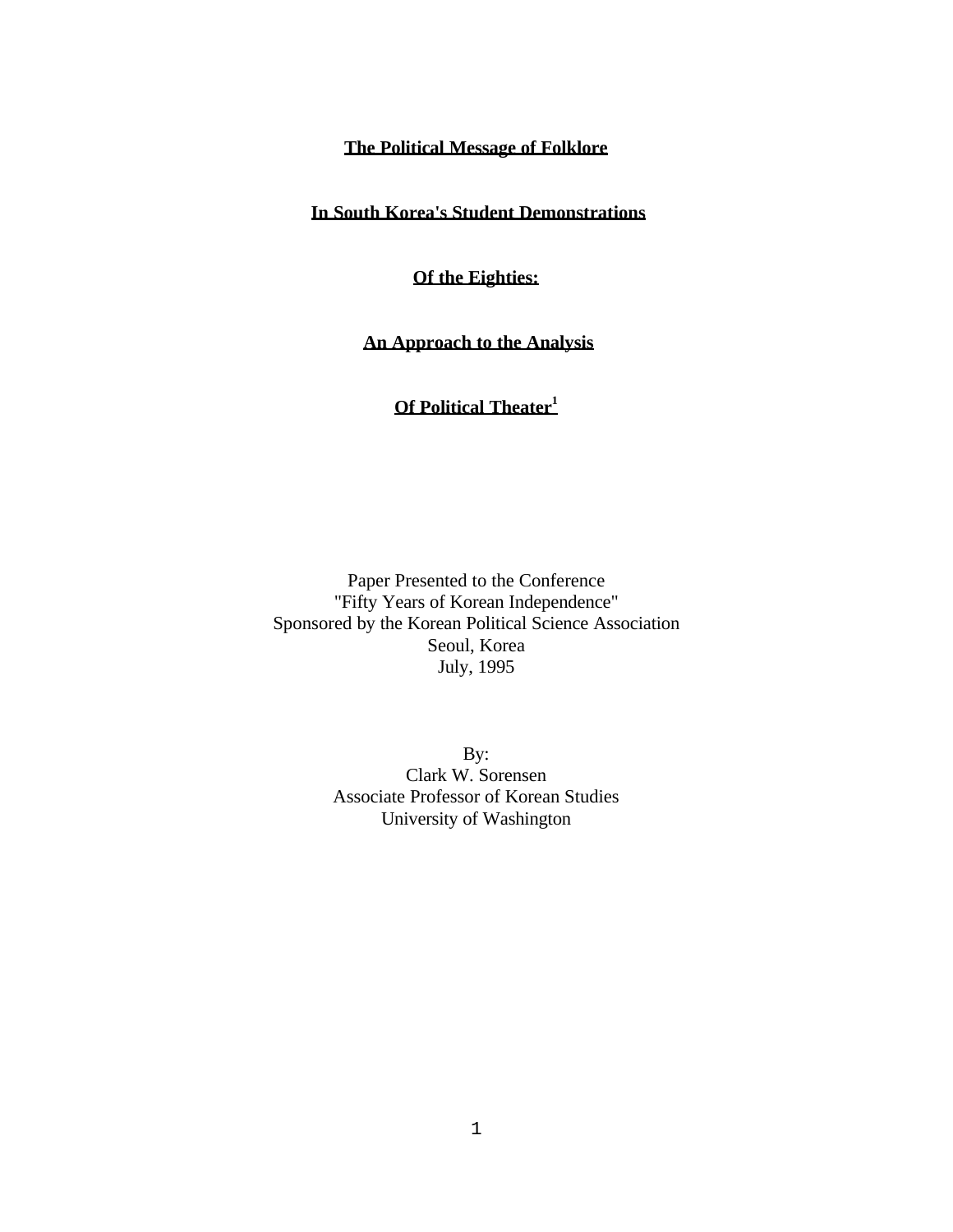Folk religious ceremonies have, in recently years, been frequently used in South Korea as an expression of the uniqueness of the national culture. The Office of Cultural Properties Management [*munhwajae kwalliguk*] has recognized several shamans whose ceremonial knowledge is considered especially worthy as "intangible national treasures" [*muhyng munhwajae* ] who preserve a unique Korean artistic tradition. And much folklore, including a dancing 'shaman,' was used in this way in the opening ceremony of the 1988 Seoul Olympics. Use of folk religious materials, however, is not confined to government celebrations of Korean national identity. Student political activists have also used folk ceremonies to create new rituals known as street séances [*madang kut*] and street theater [*madang kk* ]. This was particularly characteristic of the activism of the eighties.

A tpyical example of students' political use of folklore took place in 1989 during a large demonstration held in the streets of central Seoul to commemorate the death of two student demonstrators, Yi Han-yl and Pak Chong -ch'l. A student troop dressed in farmer's costume with slogan-emblazoned sweat bands around their heads and beating traditional drums in rhythms that used to be played by farmer's bands to raise the enthusiasm of villagers transplanting rice led the demonstration. At the climax of the ceremony, the students encircled an open space as if at an old-time marketplace. There a modified séance for the dead [*chinogwi kut*] was performed—but not by a shaman, as even today might be done for families with unquiet dead. Rather, a wellknown Professor of dance from Seoul National University, Yi Ae-ju, did the performance.

The venue and performers of this ceremony were unorthodox, but their actions were authentic—at least in the formal sense. Just as the Korean shaman generally performs her ceremonies in traditional dress over which, during the parts of the ceremony in which spirits descend, she usually dons the costume of her spirit familiars, Yi Ae-ju wore a plain white dress such as used to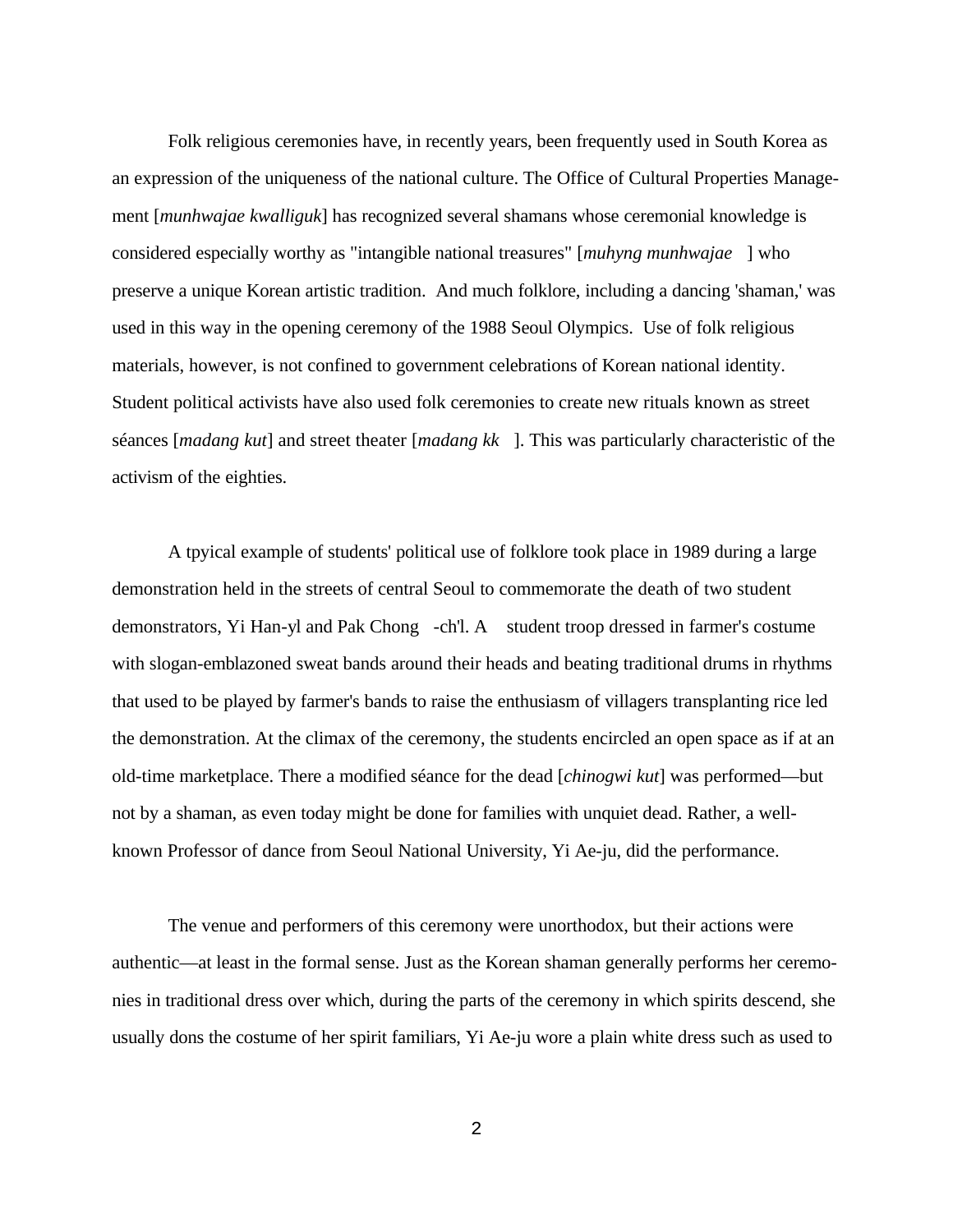be worn by poor peasant women. She never overlaid spirit costumes, however. Rather, her 'traditional poor peasant's dress' had been stained with blood to make the performance more dramatic. An expert in Korean dance and renowned for the emotional intensity of her performances, Yi Aeju carefully danced a *salp'uri*, a traditional exorcism dance. She danced calling down the soul of the deceased in a way similar to that of shamans, and at the close of her performance mimicked the travel of the souls of the dead along the road to Buddhist paradise [*kngnak e ch'ndo hann kil* ] symbolized by a long strip of white cloth that is rent in the process of transit just the way folklorists have documented is still done by shamans in various parts of Korea.<sup>2</sup> Everything, in other words, was done 'authentically' and 'traditionally' in ways that have been documented by folklorists, and it was important that this be so. But, of course, this political demonstration was not a 'real tradition' sanctioned by transmission from time immemorial; it was what Hobsbawm has termed an 'invented tradition'—a demonstrably new ritual that relies for its effect on implied continuity with the past. $3$ 

Why should we find such 'invented traditions' embedded in anti-government student political demonstrations in the eighties? These rituals, unlike the 'shaman dance' at the Seoul Olympics opening ceremony, are much more than simple celebrations of Korean national culture. Since they take place in the context of intense political confrontation, one may legitimately call them political theater. Pictures of Yi Ae-ju's performance, for example, have been widely circulated accompanied by breathless commentary such as, "Behold! Yi Ae-ju becomes the soul of a person who died under torture, really awakens this rebellious scene, and behold! brightens a new day. This dancer of dance-just-like-life liberates her surroundings, this ball of fire who liberates by dance!"<sup>4</sup>

An Approach to the Analysis of Political Theater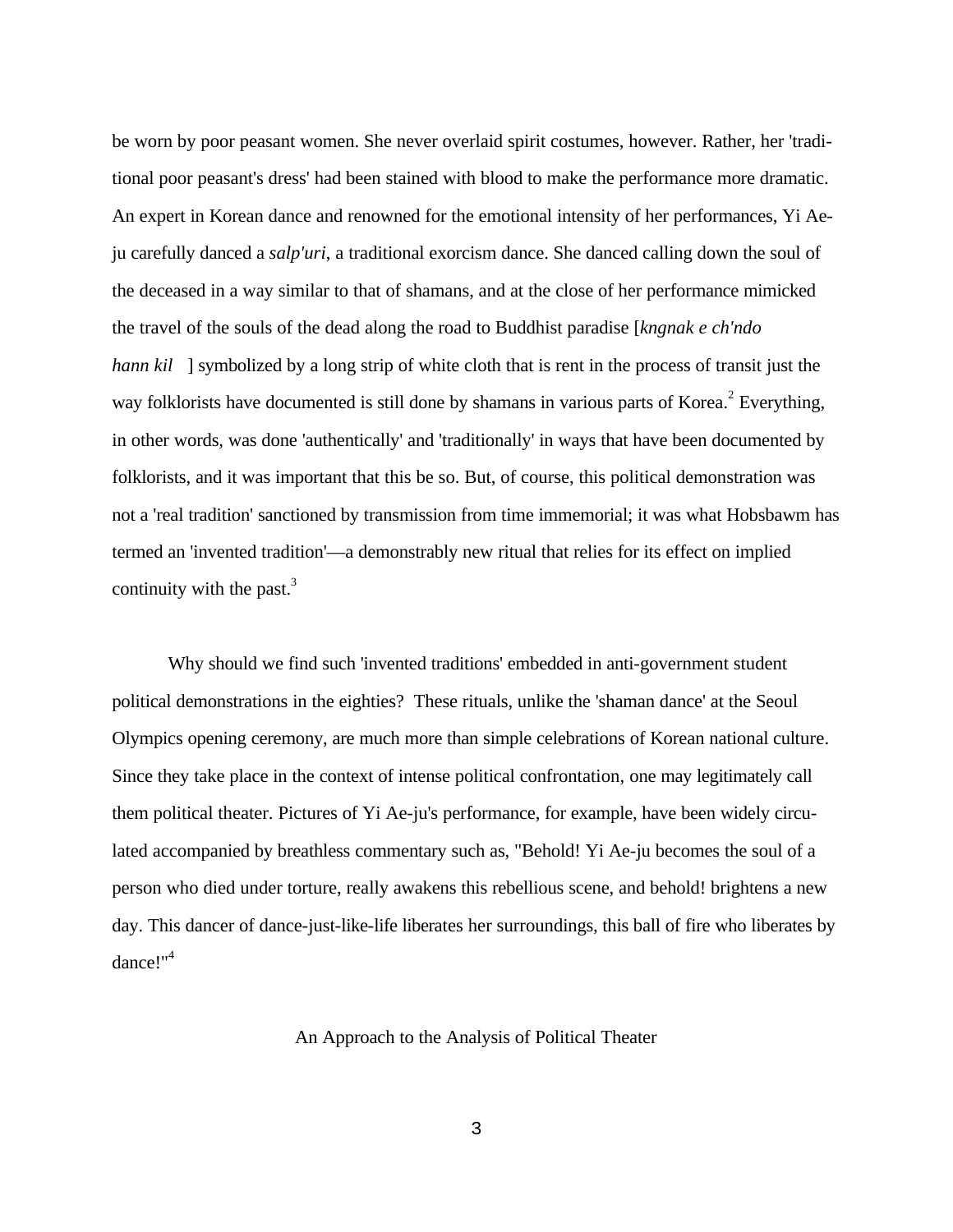If street séances are political performances what political message do they encode, and why do students express their political message in this indirect way? Student demonstrations have been a regular aspect of Korean political life in Korea at least since 1919, moreover, but only in recent years have these demonstrations come to regularly include such folklore as street séances [*madang kut*] that, as Choi puts it, will "exorcise the evils of society and bring forth an anticapitalistic folk community and perhaps a new order of socialistic democracy."<sup>5</sup> What accounts for the timing of this change?

Social structural developments in the eighties do not necessarily point to a resurgence of folk culture. Over the last generation Korea has become a prosperous urban industrial country with a highly educated population. Three quarters of the population are living in urban areas and are occupied in Korea's industrial, export economy. Seoul, the capital, has become a vibrant metropolis of twelve million with skyscrapers, air-conditioned subway lines, and the other accoutrements of modern life. Education standards have risen to high levels by world standards: the wide-spread illiteracy of the immediate post-war period was eradicated through mass literacy programs a generation ago, middle school education has been universal among the school-age population for more than a decade, some seven eights of the school age population attend high school, and more than a quarter go on to college.<sup>6</sup>

Nationalism, of course, has been an important force in twentieth century Korea, but Korean nationalism has heretofore been mostly a secular phenomenon. To the extent that Korean nationalism has been connected with religion, it has been connected with Ch'ndogyo and Protestant Christianity, rather than shamanism. And in any case, the seventies and eighties when shamanism began to be incorporated in student demonstrations are not known as a time of reli-

4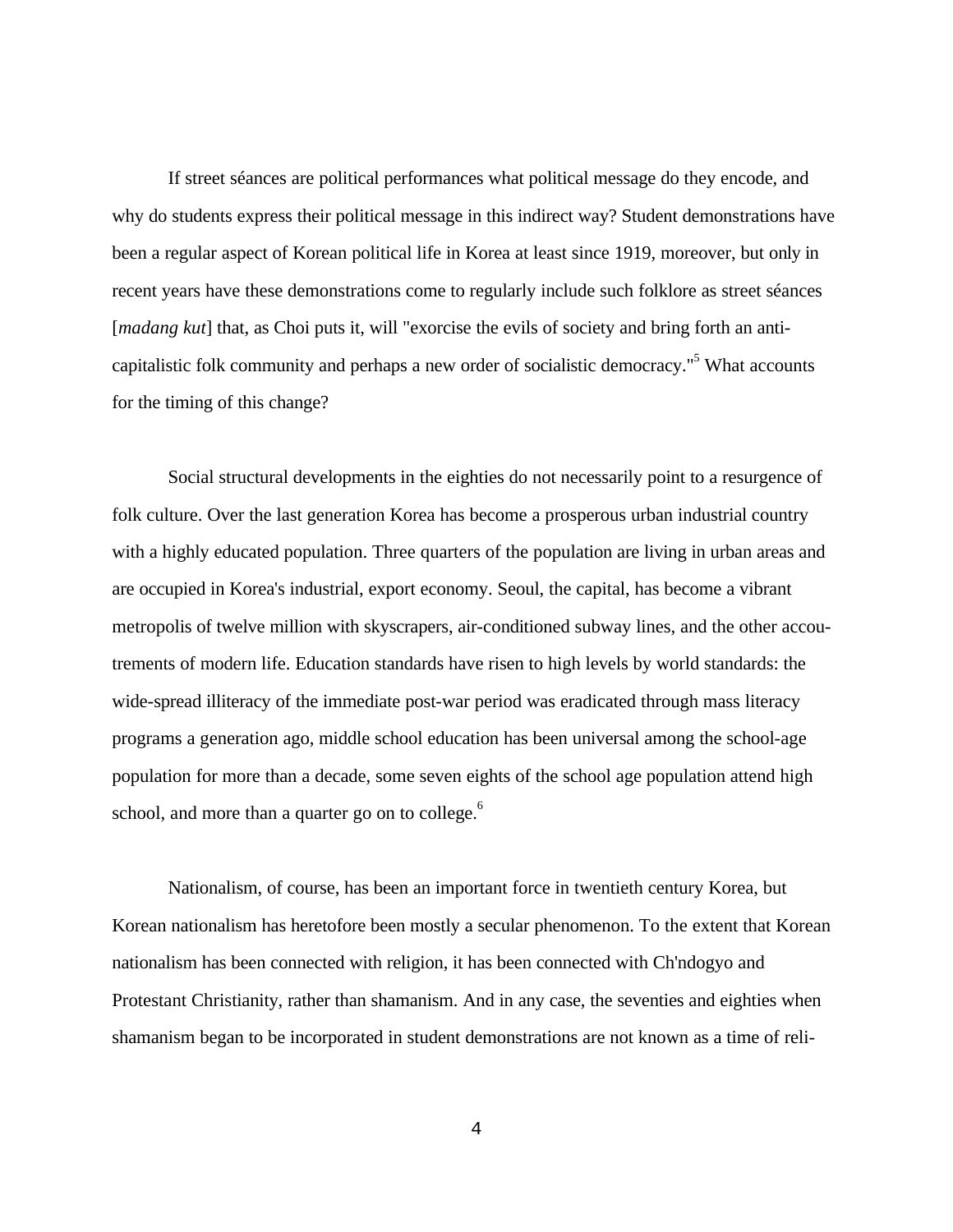gious revival among students. On the contrary, the eighties are thought primarily as a time of rediscovery, through world dependency theory, of radical though that, due to the emphasis on anti-communism in South Korean political culture, had been virtually absent since the Korean War . Cho Hi -yn has no ted in Sin Tonga, for example, that 1985 was a time of a "study boom on the Bolshevik revolution and the writings of Lenin" among student activists.<sup>7</sup>

Political analysis normally begins with a rational consideration of structures of power and social organization, continues with an investigation of policy alternatives, and concludes with a prescription for action. Analysis of political theater, however, must proceed differently. The purpose of theater is not to take power directly, but to affect consciousness. Rather than proceed by reasoned analysis it seeks to penetrate directly to the emotions, to convince the spectator of the correctness of its view, and rouse the spectator to action. It can do this by presenting political issues on a personal level that taps the emotional memory of the spectators and connects this memory with political symbols. Too overt and didactic a political message may be easily be disregarded and lose its emotional impact. Presented indirectly through symbols, however, a political message may be heightened to the level of mythology. Analysis must begin, then, with an understanding of the political message encoded in symbolic actions.

Here the significance of the conjuncture of folk ritual and political opposition in South Korea must be underlined. It is probably universally true that "the decay or demise of an ancient way of life" has been accompanied by "an unprecedented outburst of interest in things . . . [folkloric]  $\ldots$  and highly self-conscious activity to preserve or develop them,"<sup>8</sup> in all countries that have undergone a transition from a rural to an urban-industrial economy. The decline of rural Korean folk culture under the onslaught of rapid urbanization and industrialization has, indeed, led to an important movement to preserve and museumify traditional artifacts and practices.<sup>9</sup> The

5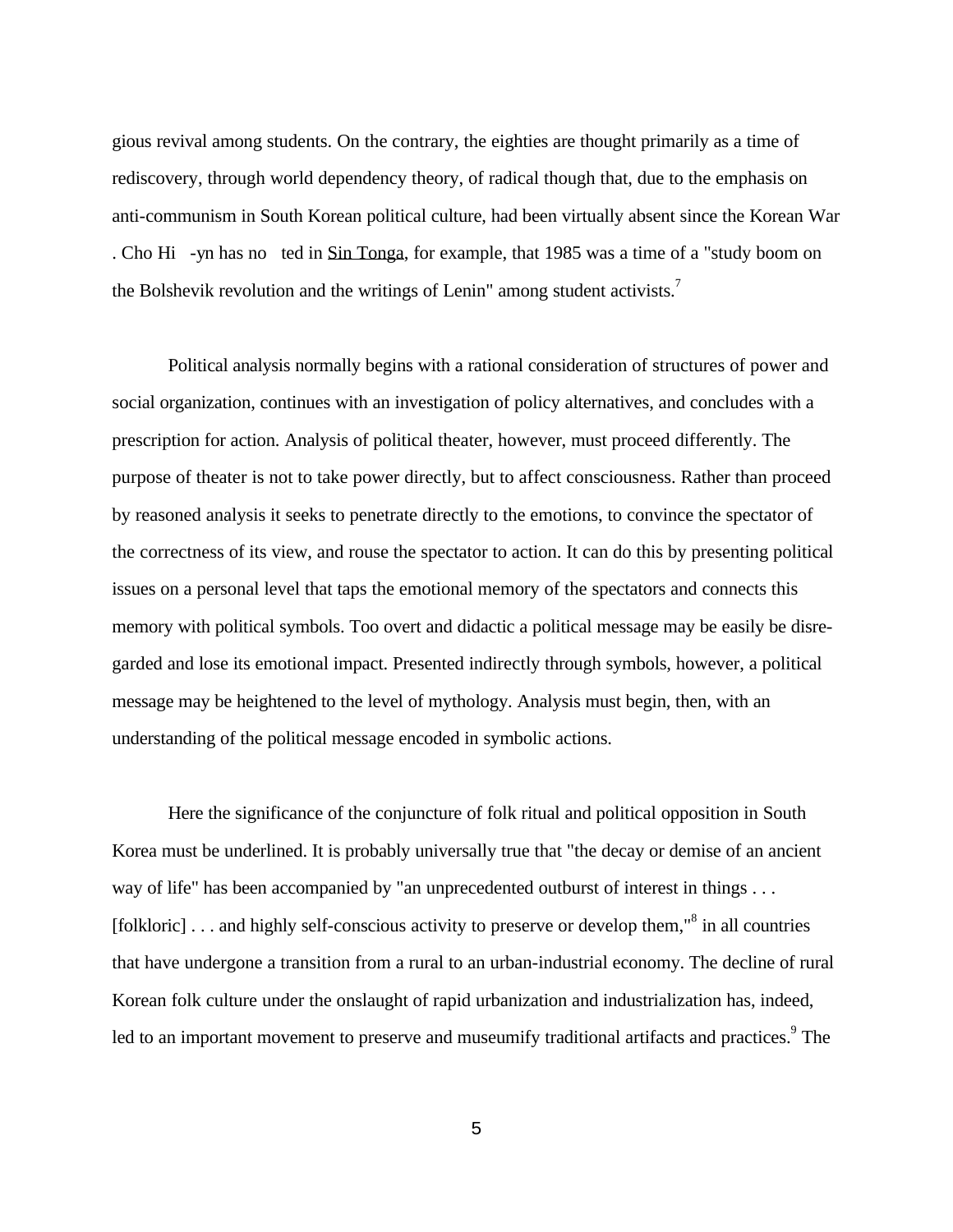active recreation of new, folk-oriented political rituals by Korean student radicals, however, cannot be adequately described or explained solely in terms of a nostalgic reaction to industrialization. Simple nostalgia for a passing way of life cannot in itself explain why selected aspects of *folk* ritual, rather than ritual appropriated from the equally imperiled Korean great tradition (such as, for example, Confucian remonstrance), have been made use of by opposition political demonstrators. To grasp the significance of this folkloric element, then, one must ask what it is about folk religion that in the specific political context of late 20th century Korea has made it useful for purposes of political expression? This is a question about the meaning of ritual activity and the process by which various groups have appropriated folk religious symbols to invest them with new meaning in the context of a variety of social discourses. This process of investing actions with symbolic meaning is historical, so to understand it we have to delve into the Korean past.

#### Shamanism and Korean National Identity

Although scholars sometimes treat 'shamanism' as a natural religious entity, $10$  in the Korean case, at least, the idea that selected elements of Korean folk religion are of importance and add up to a religion, 'shamanism' [*mugyo*], is an intellectual construct that dates from the twenties and thirties of this century. The Korean folk religion one can observe in villages consists of an unorganized mass of often-contradictory folk beliefs and practices of mixed indigenous, Buddhist, Confucian, Daoist and even Christian origin. The core of Korean folk religious practice—at least in a quantitative sense—consists of Confucian-style ancestral sacrifices presided over by the head of household. Such sacrifices may or may not entail a belief in souls and other spiritual essences; that is, people who participate in such rites may justify them as ethical duties that do not require a belief in supernatural forces, they may justify them in terms of belief in souls and spirits, or they may justify them in terms of some combination of the two explanations. Since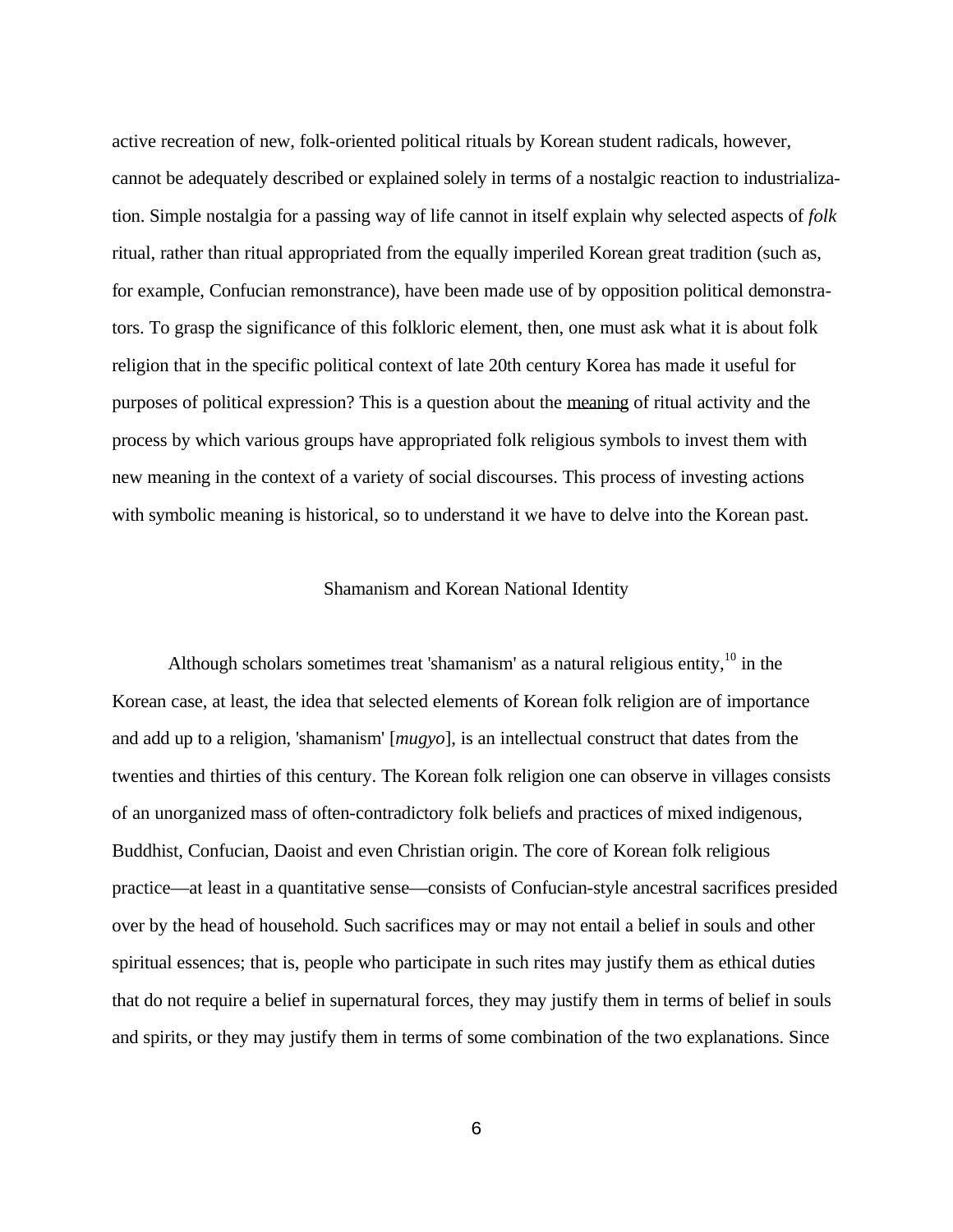folk religion has no ecclesiastical organization to decide upon and enforce orthodoxy, it really does not matter.<sup>11</sup> Korean folk also, however, typically believe half- or whole-heartedly in a vast array of spirits and supernatural forces. Giving the dead proper funerals and ancestral sacrifices, and keeping one's household and village gods happy, normally keeps these forces under control, but on occasion when things get out of hand one needs a specialist. A variety of religious specialists exist—from the fortune teller [*chm jaengi*] who bases his advice on Chinese-derived numerology and astrology founded on the theory of *yin-yang* and the five elements, to the blind *sutra*-reciting exorcist  $[p'ansu]$ <sup>12</sup>—but the most ubiquitous religious specialist is the shaman, most of whom perform ceremonies known as *kut* in which they invite spirits down so these spirits may communicate with the living. Most shamans apprentice with other shamans, their 'spirit mothers' [*sin mi* ], to learn proper ceremonies, narrative songs, and invocations, so it is proper to think of them as operating within the context of a regional tradition, but there is no shamanistic doctrine per se. As Kendall notes, each shaman forges a personal vision synthesizing elements of folk belief and biography into a satisfying whole.<sup>13</sup> They do the same for their clients.

Objectively speaking, then, shamans [*mudang*] are simply one type of religious specialist in the complex, seamless web of Korean folk religion. That certain persons and groups designate part of this seamless folk religious web as 'shamanism' and see this 'shamanism' as a primordial expression of Korean uniqueness, is a recent phenomenon. It is this notion, however, that makes 'shamanism' available for symbolizing oppositional political messages. As might be expected, the new notion of 'shamanism' as a primordial expression of Korean uniqueness arose with the reevaluation of the sources of Korean national identity necessitated by the opening of Korea to foreign—especially Western—influences in the late 19th century. In fact, the very term 'shamanism' [*mugyo*] dates from this time.

7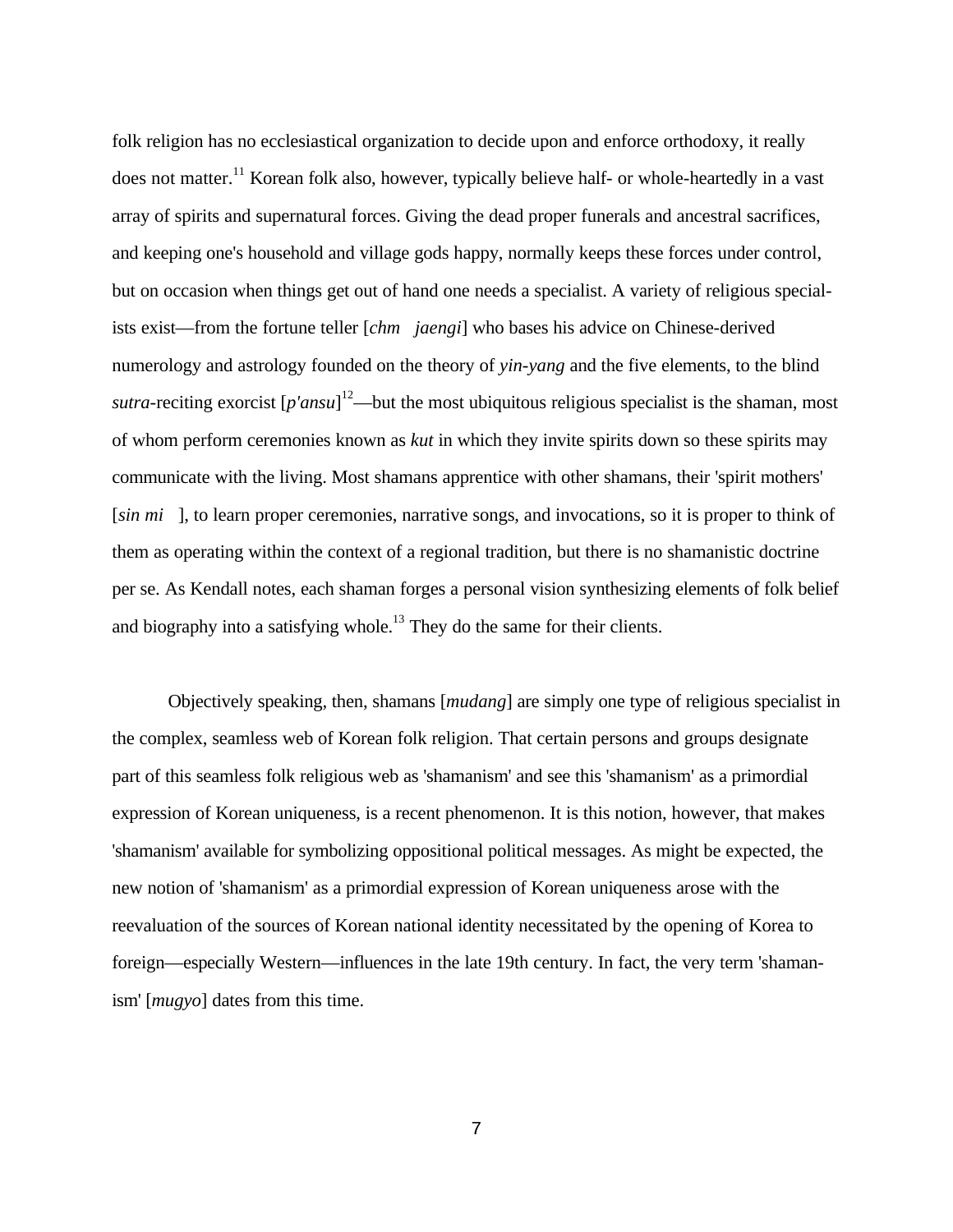#### *Crumbling Foundations of Traditional National Identity*

As is well-known, from the beginning of the Chosn Dynasty in 1392 down to 1876 when Korea signed its first modern treaty with a foreign power, Korea was a tributary state [*fángúo, shuubâng*] of China that endeavored to keep itself strictly isolated from the corrupting influence of the outside world. Tributary status implied kinship and mutual help rather than direct Chinese control, however. During this period Korea was completely self-governing even in foreign policy. Tributary states like Korea recognized, however, that China was the moral anchor of civilization. They accepted the Chinese calendar; they acknowledged that only the Chinese sovereign could be called 'emperor' [*huángdì*], while other 'civilized' states could have at most a 'great king' [*táiwáng*]; and they accepted that the legitimacy of their ruler depended upon his recognition by the Chinese throne.<sup>14</sup>

Unlike the pre-Meiji Japanese who, because of their more decentralized, feudal polity, and their distance from China, participated only marginally in this Sino-centric system of tributary states and maintained their domestic conception of their sovereign as emperor,<sup>15</sup> much of the Korean ruling class eventually bought into the Chinese world view upon which their tributary status was based. The founders of Chos n in the fif teenth century, who had seen themselves as creating a new Confucian order to reform the promiscuous, Buddhist, Mongol-influenced society of Kory, <sup>16</sup> had suppressed state Buddhism, made Confucian-style family ceremonies mandatory for the upper class, and based recruitment into the bureaucracy on mastery of the Chinese classics. Education emphasized the authority of Chinese culture so that over the generations a cosmopolitan ruling class, the *yangban*, was created. Though not well-traveled and sophisticated in dealing with foreigners, the *yangban* were cosmopolitan in the sense that, given their education similar to that of the Chinese literati and their use of classical Chinese as a literary language,<sup>17</sup>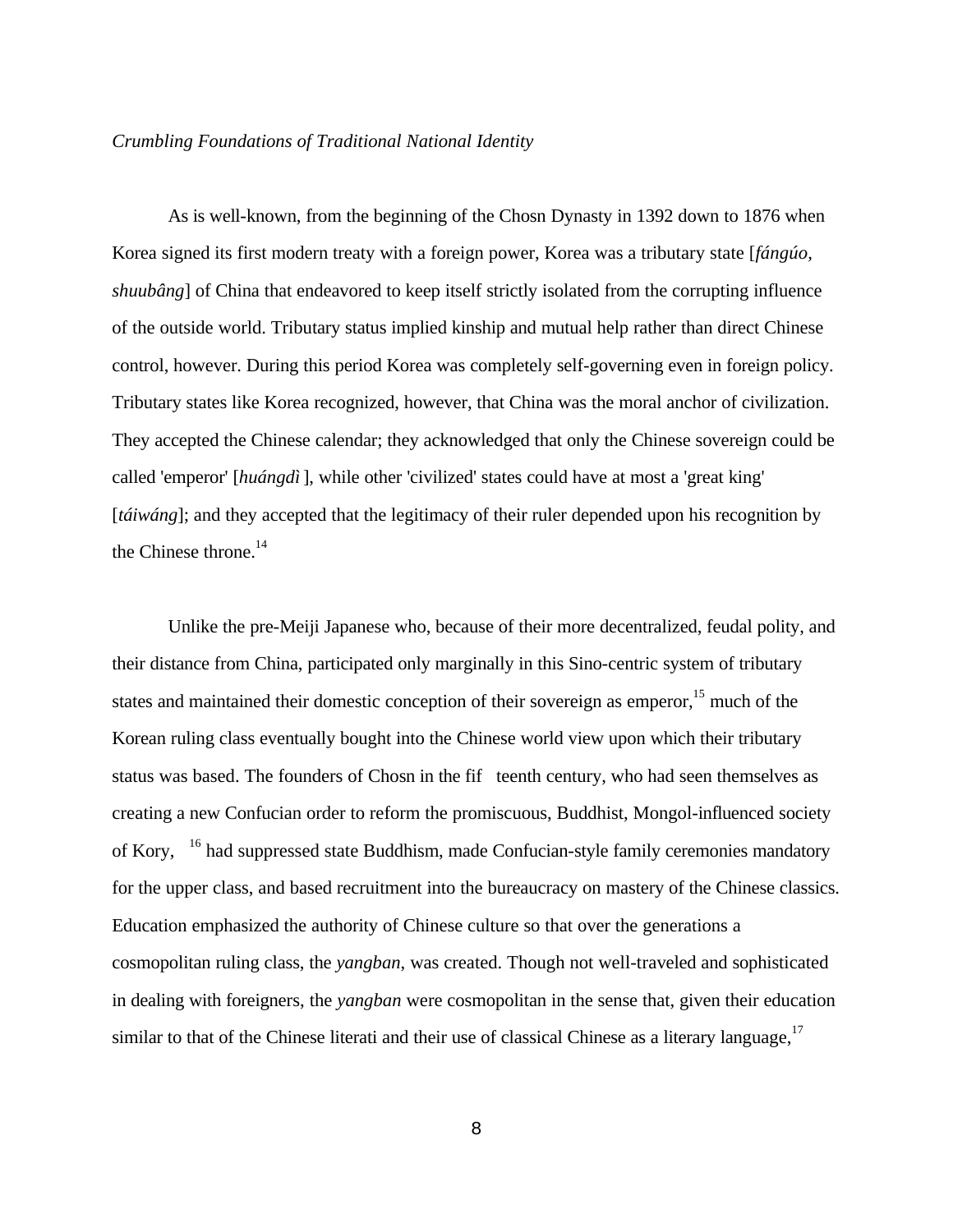their models of high culture and civilization were foreign. They accepted that Chinese high culture stood for civilization in general.

For these literati, then, Korea's identity was defined by her relationship to China, which both they and the Chinese modeled on an elder-younger brother relationship.<sup>18</sup> Such a relationship was hierarchical to be sure, but as virtually all relationships in Confucian ethics are considered to properly be hierarchical this was not perceived to be a problem. Close kinship to China—in which Korea was favored over all other countries—was not something that could be attained by mere barbarians.<sup>19</sup> The proper attitude toward China was *sadae*—serving the great<sup>20</sup>. That Korea was civilized and had a respected place in the world was proved by the fact that Koreans participated in Chinese world civilization, and that they lived by the Confucian ethics that defined civilized behavior in general.

'Shamanism' hardly entered the consciousness of the ruling class as something related to Korean national identity at all. Folk religion was considered at best a harmless diversion of the ignorant masses, but more commonly the refuge of charlatans prying on the superstitious credulity of the hopelessly ignorant. The government maintained a running battle to keep shamans (and Buddhist monks) from residing within the walls of the capital, $^{21}$  but they tolerated shamans among the common folk elsewhere so long as they avoided political activity. Though shamans could not be prevented from making their way among the women of the palace, the Confucian elite portrayed this as leading to disaster of the direst sort.<sup>22</sup> In conventional historiography shaman's court activity merely confirmed the self-evident proposition that deviation from Confucian principles leads to disaster.

The foundations upon which were built this comfortable literati conception of Korea's

9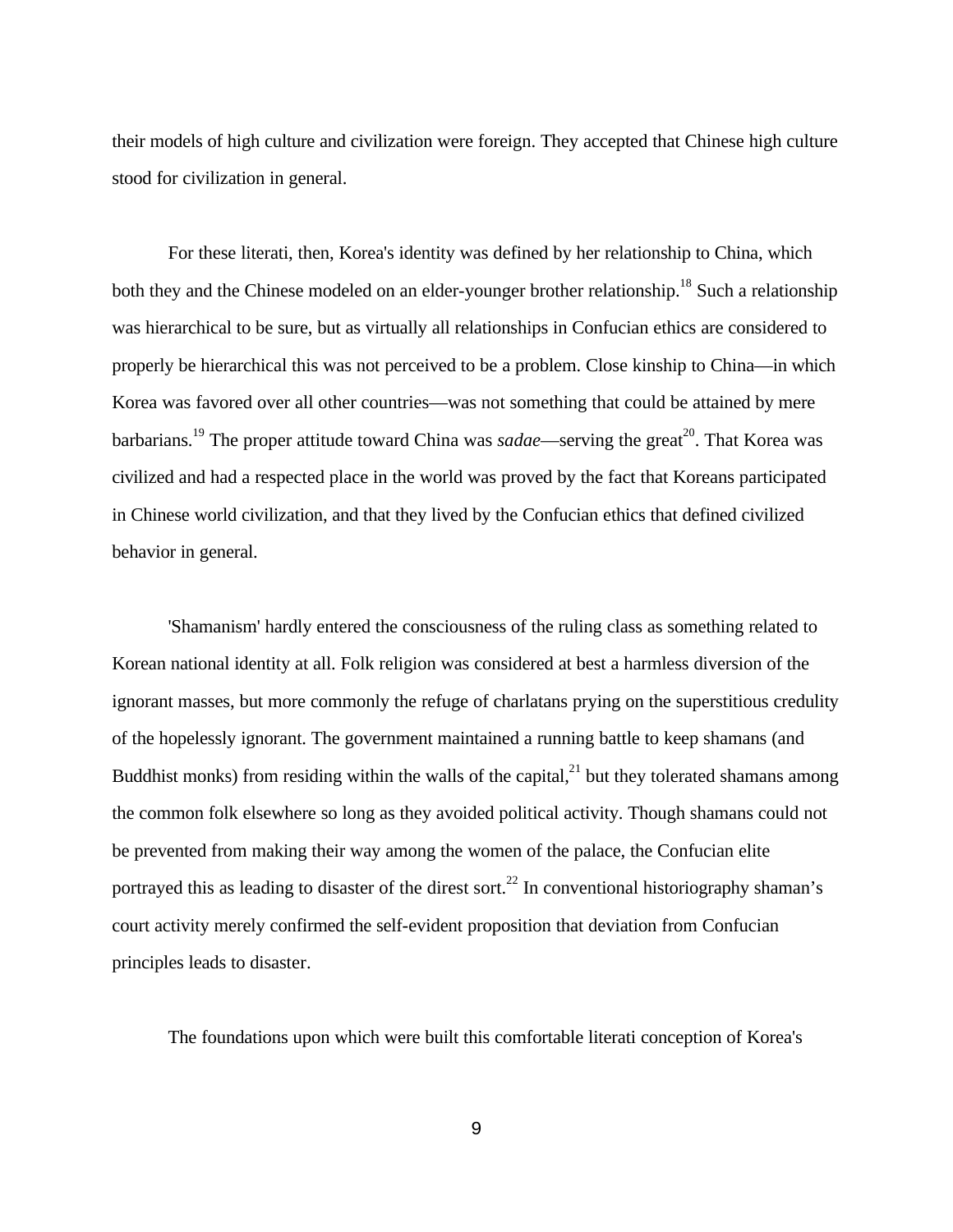place in the world, however, collapsed when Korea was forced in the last quarter of the nineteenth century to participate in the Western treaty system. China, which had already suffered the indignity of defeat in the Opium Wars, was revealed to be an unreliable elder brother. For Korea's Confucian literati, however, the difficulty was not simply China's inability to defend herself or Korea from the Western powers. After all, China had fallen to barbarians before, but Chinese civilization had always prevailed in the end. The problem was that the *yangban*, who had based their ruling legitimacy on their mastery of Chinese culture, began to realize that Chinese culture was not civilization itself but only one of many civilizations, and far from the most advanced at that. How threatening such a realization was can be sensed in Yi Hang-no's memorial to the throne written in 1866 in which Yi argued that to advocate peaceful relations with the west would amount to abandonment of the values upon which civilization rests, and would be sinking to the level of animals.<sup>23</sup> The comfortable feeling of being near the center, one of the chosen few, was being lost.

This loss of identity was not simply an intellectual problem, but a practical one as well. The new world order in which Korea was being forced willy-nilly to participate did not consist of a center surrounded by self-governing tributaries. Rather each country had to justify its existence vis-à-vis the others or be in danger of becoming dismembered or losing its sovereignty altogether. The predatory intentions of many of the Western powers were transparent and required practical action just at a time when Chinese examples were no longer effective.<sup>24</sup> Many prescient Japanese and even Chinese were arguing that only wholesale borrowing of Western culture and institutions, as well as technology, would enable the countries of East Asia to gain the strength they needed to fend off the West.<sup>25</sup> In Korea, however, such borrowing would require the complete revamping of the Sinified ruling class. It could not be done overnight, and after a fitful period of reforms beginning with the establishment in 1897 of the Great Han Empire [*Taehan Cheguk*] in a bid for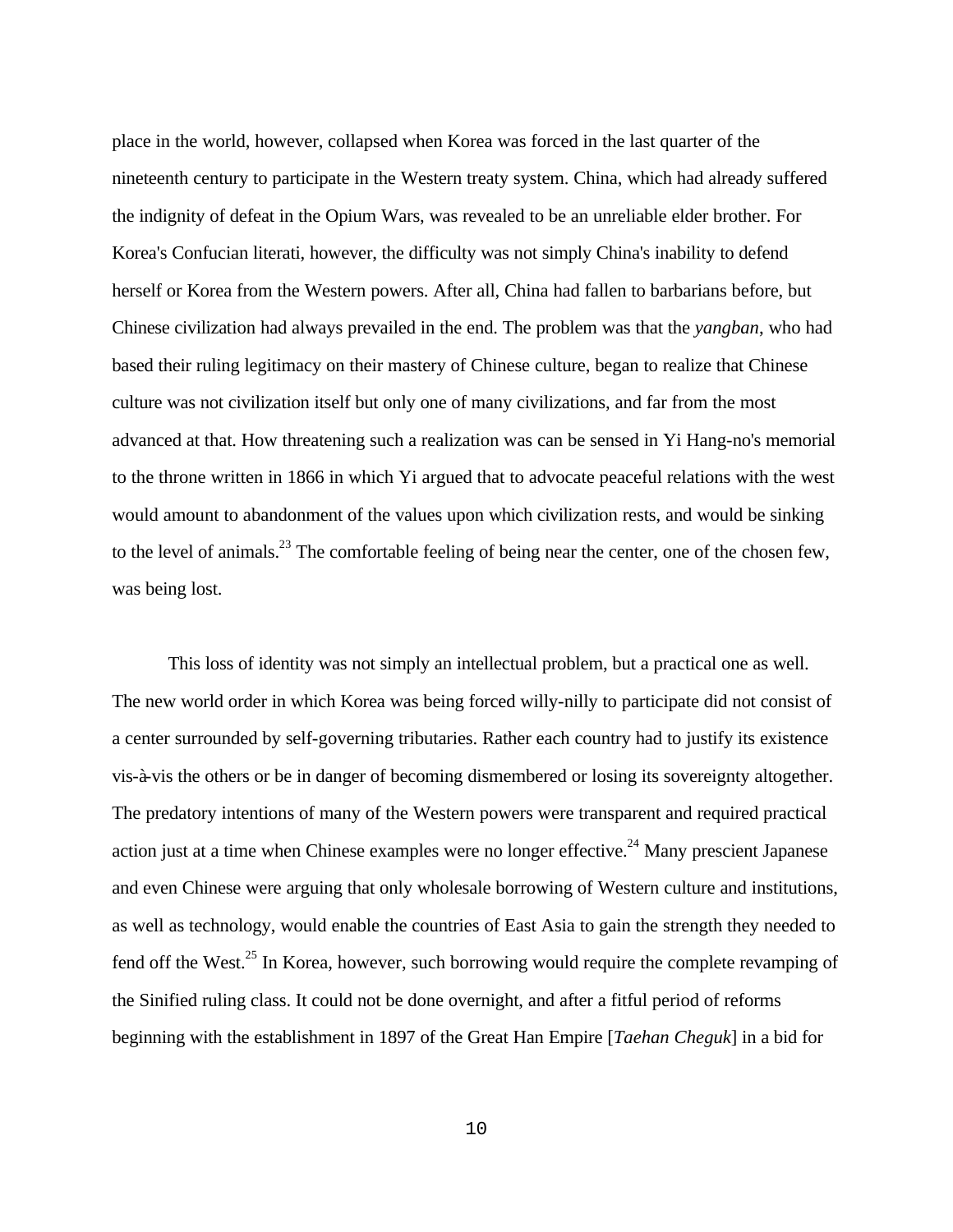formal equality with China and Japan, Korea fell prey to Japan's Western-inspired colonialism in 1905.

#### *National Identity in Colonial Korea: Discourse and Counter-discourse*

The loss of Korean sovereignty led to an intensification of the identity crisis that had already begun with the breakup of the Sinocentric world order. Justifying oneself as a sovereign nation equal to other nations is obviously more difficult when a nation has already become a colony, but the Japanese take-over also involved a social rupture. Korea's new overlord instituted a thorough, efficiently repressive government run primarily by ethnic Japanese sent from the metropole that not only deprived the Koreans of sovereignty but deprived the entire upper class the *yangban*—of their role and *raison d'être*: governing the nation. Later Koreans have shed few tears over the demise of the *yangban*. Their inability to devise measures to enable Korea to retain its sovereignty proves *ipso facto* to many of today's Koreans that the traditional political culture had become bankrupt. If the old ruling elite were morally bankrupt and no longer carried a useful Korean culture, however, where could such culture be found?

The Japanese tried to legitimate their rule over Korea by promoting the notion that Korean culture was stagnant, backward, and lacked historicity. This latter notion seems especially absurd when applied to a country that had been united and self-governing for more than 1300 years,<sup>26</sup> but Western imperial powers had acquiesced to the Japanese take-over precisely because they agreed that Korean economic backwardness and Koreans' inability to reform quickly along Western lines proved they lacked qualifications for sovereignty while Japanese 'progress' proved the opposite.<sup>27</sup> That Japanese would seize upon this notion is only to be expected. Japanese personnel, Japanese-language education, and Japanese language media spread over the entire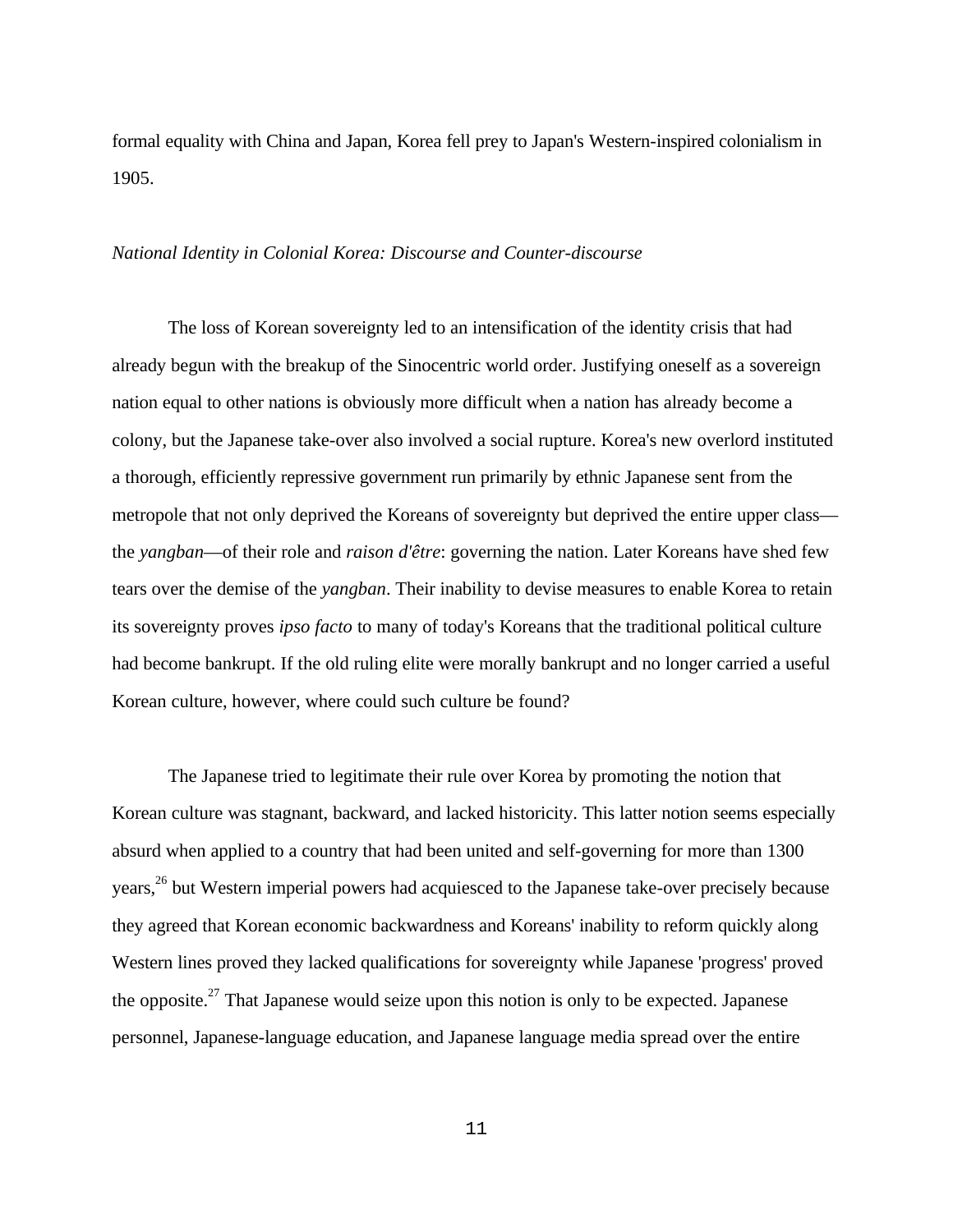Korean peninsula the convenient notion that Korea could only be straightened out by a more dynamic culture. This notion became so pervasive among the colonizers that even a relatively sympathetic observer of Koreans such as Imamura Tomo who came to Korea in 1909 to work as a rural police chief and wrote a compendium of Korean customs appreciated in Korea to this day, felt compelled to justify writing a section on good Korean customs by noting, "Koreans, though they have many deficiencies on top of their lack of nationhood [kokuminsei],<sup>28</sup> as individuals have a goodly number of strong points."<sup>29</sup> Few other Japanese conceded as much. More typical were the attitudes of Aoyagi Tsunetarô who, as Peattie has noted, argued that Koreans were a people without a concept of the state destined to be ruled by others.<sup>30</sup> The ultimate goal of the Japanese in Korea was cultural assimilation, and this goal required that the historicity of Korean nationhood be denied.

Though the message was resented, it was hard to dismiss out of hand. If Koreans in the past had disdained the Japanese as being less Sinified, thus less civilized, than they, $31$  it was clear now that Japan was becoming a great power. That this power was being used for purposes immoral in the Confucian scheme of things was widely held in Korea, but it is not easy to dismiss the discourse of the powerful even when you believe it is wrong. Koreans, like the colonized Africans described by Fanon, developed the ambivalent attitudes to their colonial hegemon and their own culture he calls 'cultural estrangement.<sup>32</sup>. On the one hand they hated the Japanese for their dismissive attitude and their refusal to accept Koreans as equal even when they learned to speak and act like Japanese,<sup>33</sup> but on the other hand they had to implicitly admit that the very fact of Japanese economic and military power proved Japanese culture had some efficacy. While they hotly disputed Japanese disparagement of Korean culture, many Koreans secretly feared it was true. Furious assertion of Korean historicity accompanied equally furious iconoclasm and rejection of those elements of Korean culture deemed responsible for loss of independence. Pointed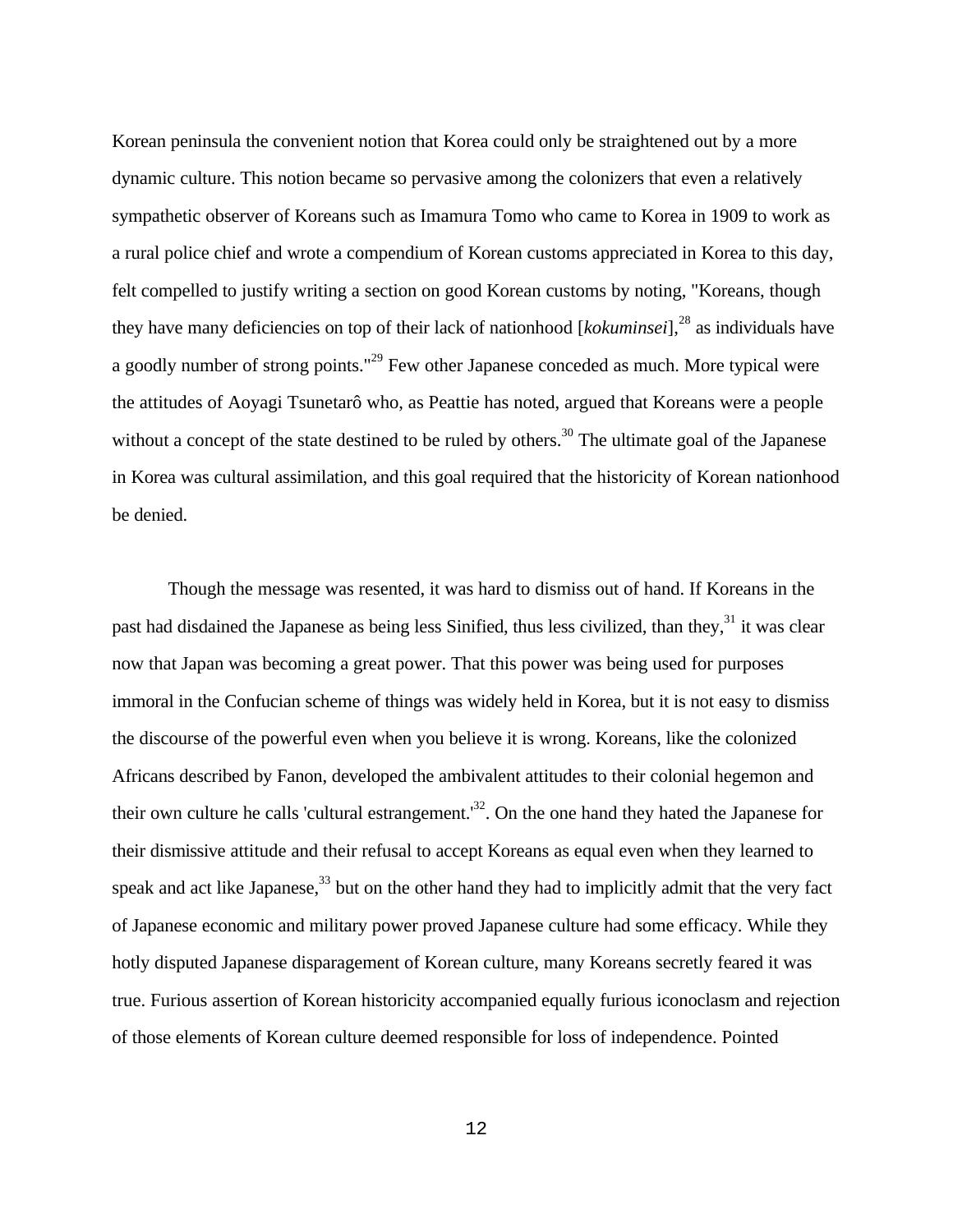criticism of Japanese mendacity accompanied tacit adaptation of modern elements of Japanese culture.

The writings of Sin Ch'ae-ho illustrate well how the dilemma that the loss of sovereignty created for Korean national identity could lead to a reevaluation of Korean folk religion. Sin is best remembered for writings showing an obsessive concern with Korean national identity. Influenced early on by the organic social evolutionism of Huxley and Spenser,<sup>34</sup> with which he became acquainted through the works of the Chinese writer and translator Liang Qichao, Sin endeavored to turn the old Korean historiography on its head. Whereas Confucian historians in the past had narrated Korean history as the story of a cultured (i.e. Sinified) ruling class progressively siding with civilization (i.e. the Chinese) against the barbarians on China's periphery, Sin argued that the proper narrative for Korean history treated it as a struggle for existence between nations conceived as racial Gemeinschaften [*minjok kongdongch'e*] formed out of the spirit of the people.<sup>35</sup>

In Liang's evolutionism some peoples in the course of evolutionary struggle had become 'world historical races' [*you lishi de zhongzu*] that had been able to expand to govern other peoples. The rest were unhistorical races [*fei lishi de zhongzu*] headed for extinction.<sup>36</sup> The implications for Korea's fate of this point of view are obvious, especially since Liang's 'yellow race' [*huangzhong*] included only the Han Chinese. To justify Korea's claim for independence, then, Sin would have to emend Korean historical narrative to correctly note a world historical past. Sin's early articles published in newspapers in Korea between 1905 and 1910 interpreted Chinese influence on Korea as a force obscuring and distorting a deeper and older continuity with a pure Korean past rather than a civilizing force. He emphasized the link of Koreans to the early non-Chinese peoples of Manchuria and Mongolia (Xiongnu and Xianbi, for example), and stressed the Korea is properly a descendant of the militarily strong Manchurian/Korean state of

13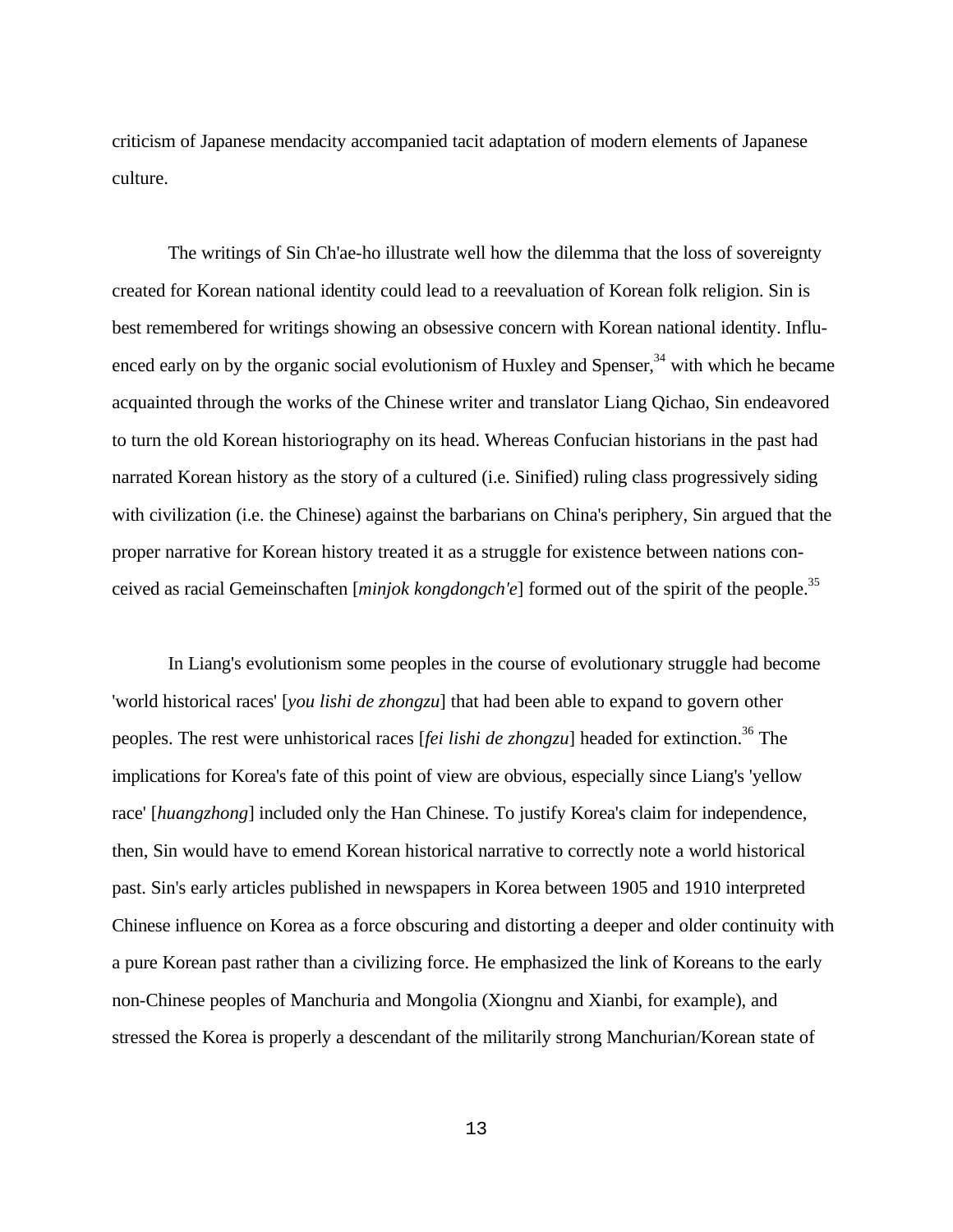Kogury rather than the more southerly Silla emphasized in more conventional histori cal narratives. In this context, the myth of Tan'gun—the son of a god who is said to have descended from the heavens to found the ancient state of Chosn on the Korean peninsula in 2332 B. C.  $$ near the time of the mythological founding of Chinese civilization by the Yellow Emperor assumed special importance.

First recorded at the beginning twelfth century historical work, Samguk Yusa, the Tan'gun myth had had a mixed reception in traditional Korean historiography, but by the late 19th century had tended to be de-emphasized so that Korean civilization could be largely traced to China through the figures of Kija and Wiman, leaders who fled from China at various times and came to rule ancient Chos porary Japanese historians of Korea completely dismissed the Tan'gun myth in favor of Chinese origins. Hayashi Taisuke, for example, wrote at the beginning of his 1912 General History of Korea, "The ancient state of Chosn naturally arose under Chinese influence. It can be said, in fact, that it was pioneered through the power of the Han [Chinese] race. . . Of old it was said that about the time of China's Tang Yao [mythical founder], a demi-god descended at the foot of a sandalwood tree on T'aebaek Mountain (Myohyang Mountain in North P'yngan Province) for which reason they called him Tan'gun [Sandalwood Prince]. This is a passage appended by a later Buddhist writer, and is completely unbelievable. However saying Kija fled [the Chinese state of] Yin for Chosn could not be groundless talk  $\ldots$ <sup>37</sup>

Already by 1909, however, Sin had quoted part of the Tan'gun myth as evidence of early Korean self-government. He noted, "The rise and fall, flowering and decline, of a country is connected to the degree of strength of that people's self-government. Thus to touch on world history, replacement of the Latin races by the Teutonic races is due to the amount of this strength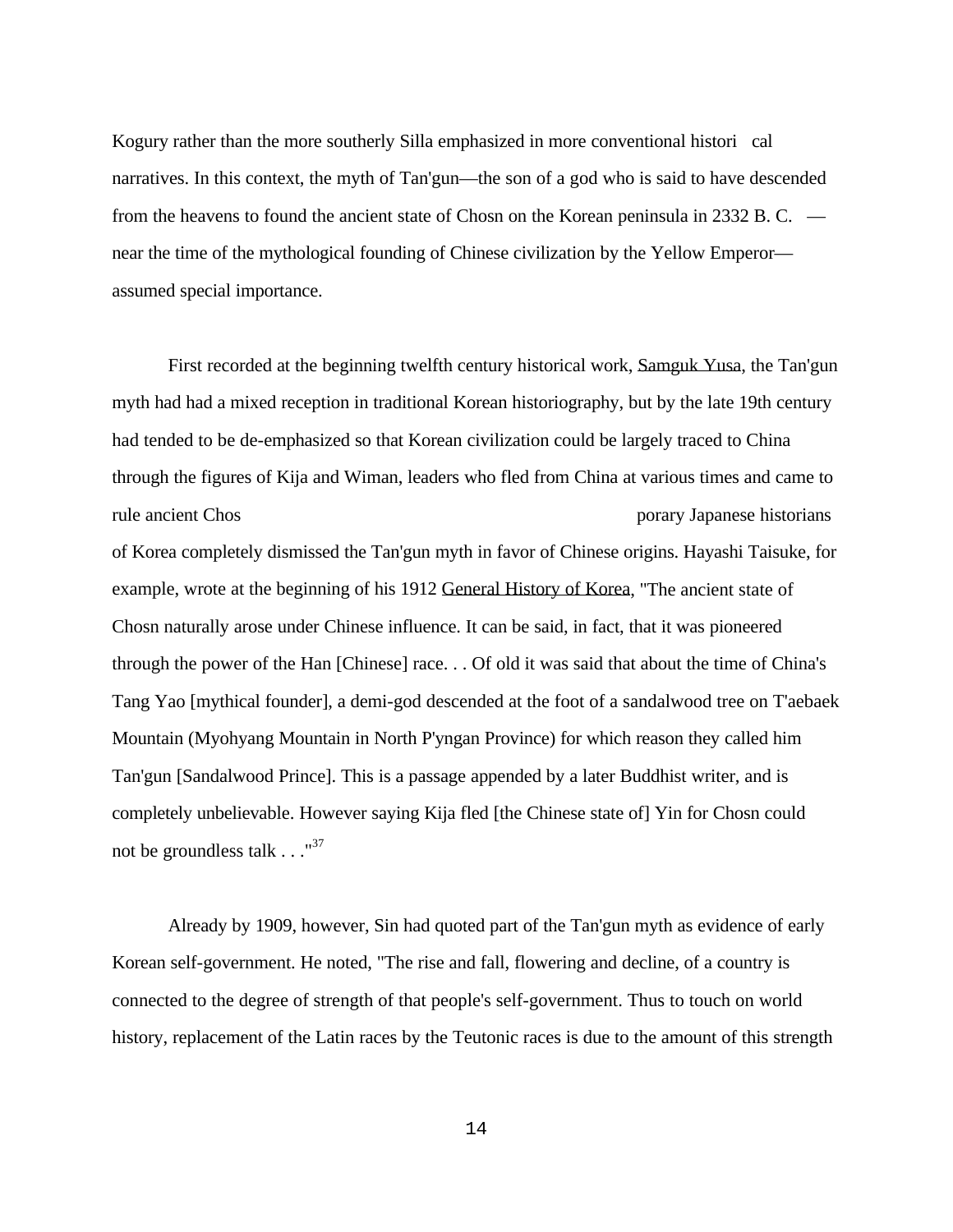. . . However in reading Korean history a peculiar feeling has struck me. In general Korea since ancient times has been a country rich in self-governing systems. With the remaining sources it is difficult to elucidate these things in detail, but since it is often the case that the scale of the east cloud and the claw of the west cloud sometimes makes the form of a dragon, so in the history of Tan'gun [is the phrase] 'a demi-god descended down to T'aebaek Mountain and the people of the country made him their ruler  $\ldots$ .  $\ldots$ <sup>38</sup> In an essay written in the following year he noted the religious imagery of the Tan'gun myth and argued that the terms used did not reflect Buddhist or Daoist influence, but rather were imperfect descriptors of an indigenous religion—*s*  $n'gyo$  —the scientific study of which would recover past achievements of Korean civilization. "Things that have been transmitted down to the present of *sn'gyo* history—if they exist—not only would become great materials in careful investigation and proof of the principles of racial evolution . . . but also the history of *sn'gyo* alone is Korea's unique religious history, so [this study] would add great historical luster."<sup>39</sup>

Railing against Korean dependence on outside powers, Sin treated the policy of serving the great [*sadae*] that had traditionally been seen as a positive marker of Koreans' participation in civilization but had begun to come under fire in the 1890's as a negatively valued pattern of subservience and lack of self assertion (now most frequently translated as 'toadyism' [*sadaeju i* ]). Other contemporary intellectuals also accepted much of this new world-view,<sup>40</sup> and added other criticisms of their own. Yi Kwang-su, for example, blamed the Sinified *yangban* class for systematically suppressing indigenous Korean religion and culture descended from Tan'gun, criticized Koreans for superstition and fatalism. Yet Yi, and he was not the only one, also clearly saw much to admire in Japanese modernity and progress.<sup>41</sup> It was in this atmosphere of Japanese disparagement, iconoclastic rejection of traditional Korean social organization and historical discourse, and renewed interest in ethnic origins that competing discourses of 'shamanism as the

15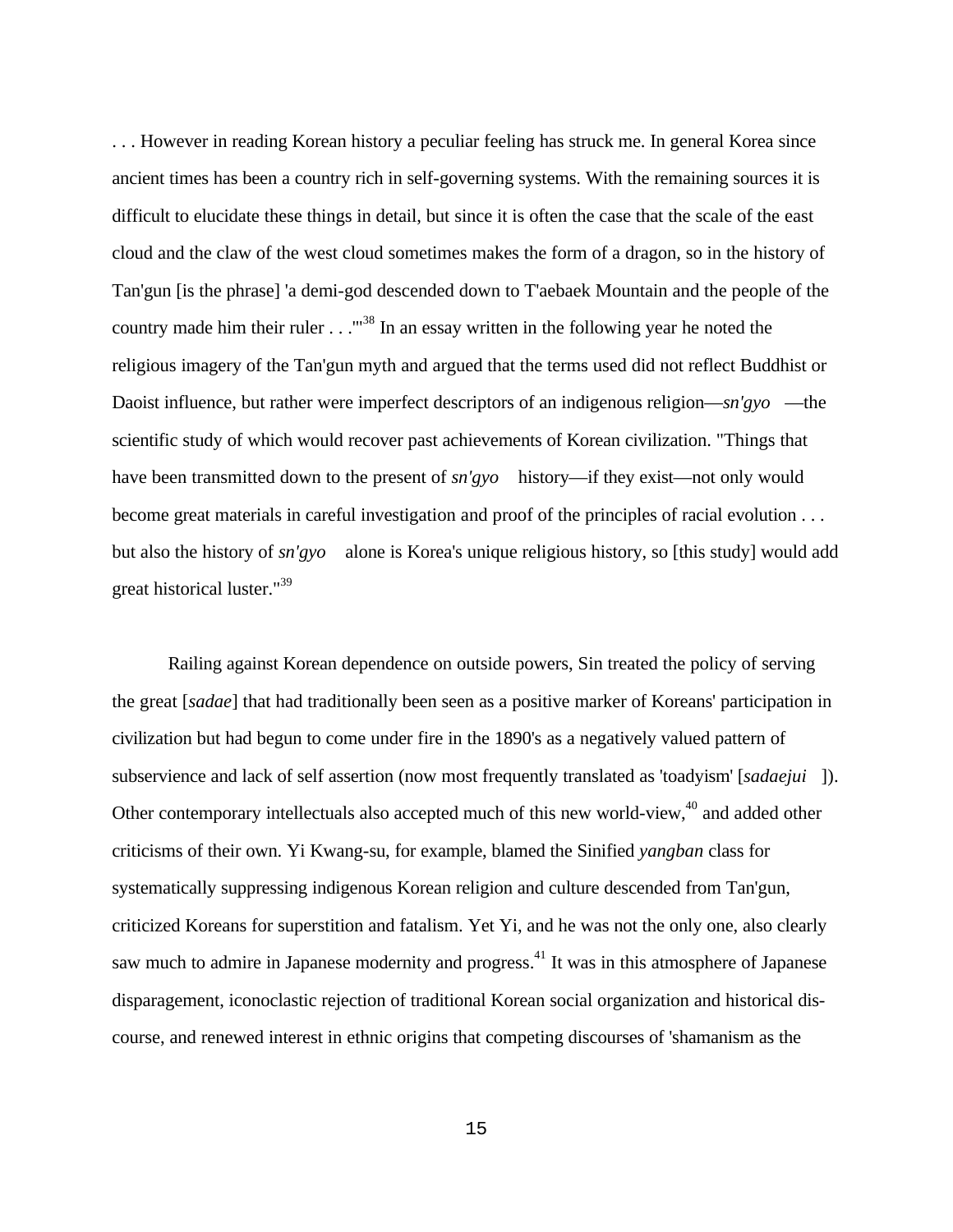essence of the Korean people' appeared for the first time.

### *The Appearance of Discourse of 'Shamanism'*

The search for a Korean essence separate from Chinese and Japanese influence intensified after the March First Movement demonstrations mobilized a mass constituency for the independence movement and forced the Japanese to relax their military rule for a policy of 'cultural rule' [*bunka seiji*] that allowed space for a vernacular press and modest amount of political activity within what was, in essence, a continued police state. Folk religion did not at first play a central role in that discussion. The traditional dismissal of shamans as practicing 'cunning and treacherous customs' [*yo mang chi sok*] <sup>42</sup> continued, though in line with the 'modern' modes of thought being introduced into Korea, the term 'superstition' [*misin*] was substituted for the older phrases redolent of Confucian moralism. Disgusted with the infighting among the anti-Japanese nationalists, however. Sin Ch'ae-ho, like many others at this time,  $43$  was turning more and more to 'the people' [*minjung*] as the locus of Korean identity. Others turned to the European disciplines of anthropology and folklore to provide modern intellectual tools to aid in this search. Preeminent among the early scholars in the twenties who used anthropology and folklore to investigate Korean national identity was the scholar and editor, Ch'oe Nam-s n.

Ch'oe was undoubtedly familiar with the work of Sin Ch'ae-ho that had been published in the few newspapers allowed in Korea in the period between 1905 and 1910, and some of his early writing echoes the social evolutionism of Sin and Liang.<sup>44</sup> Among the first generation of Korean intellectuals to get the rudiments of a modern education in Japan,<sup>45</sup> he spent the early years of the colonial period working hard for a new Korean literature and a new Korean history that would make a case for the Koreans as a 'world-historical race' worthy to stand among the other great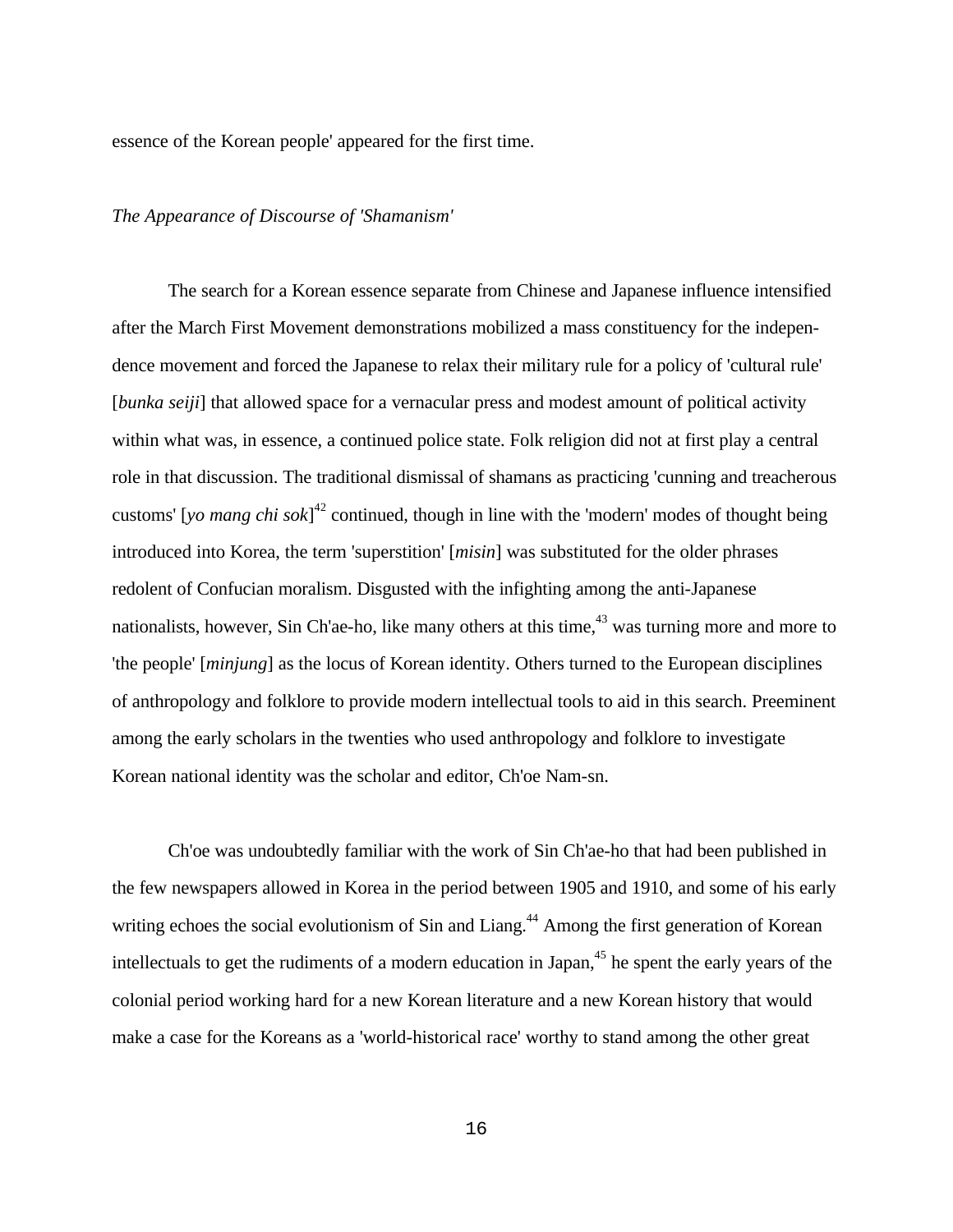'races' of the world. As for Sin Ch'ae-ho, the Tan'gun myth played a central role in these endeavors for Ch'oe Nam-s n.

Already in 1918, Ch'oe had published an article in a monthly journal that tried to make sense of the fragmentary texts that here and there mentioned very ancient Korean history, and in this article had traced the Korean people back to Tan'gun. Here Tan'gun was treated as a historical personality who descended to a mountain on the banks of the Sungari River in Manchuria.<sup>46</sup> By 1925, however, Ch'oe was treating the Tan'gun story as myth<sup>47</sup> and had begun the folkloric and anthropological comparisons that would form the basis of his elaborate theory of Korean ethnicity.

The anthropology that Ch'oe turned to in twenties was not the new work of Boas, Mead, and Lowie in the United States, or Malinowski and Radcliffe-Brown in England that is celebrated in today's anthropology textbooks, but the older anthropology of Spencer, Tylor and Fraser and the now-forgotten diffusianism of Grafton Elliot Smith. Ch'oe had studied in Japan between 1904 and 1908, but it is doubtful he obtained his information about Western folklore and anthropology first hand. There was an inevitable lag in the diffusion of European knowledge to the Far East at this time, yet the older European anthropology and the now-forgotten diffusionism that we see reflected in Ch'oe's work was also attractive for intellectual reasons.

The new Western anthropology of the twenties and thirties, whatever the political views of the anthropologists themselves, was deeply implicated in the Western colonial project.<sup>48</sup> The chief theoretical focus was on answering instrumental questions about why exotic peoples act the way they do: how personality and culture interact, how social systems function, how social control is maintained, and so forth. These were questions of most interest to social reformers and colonial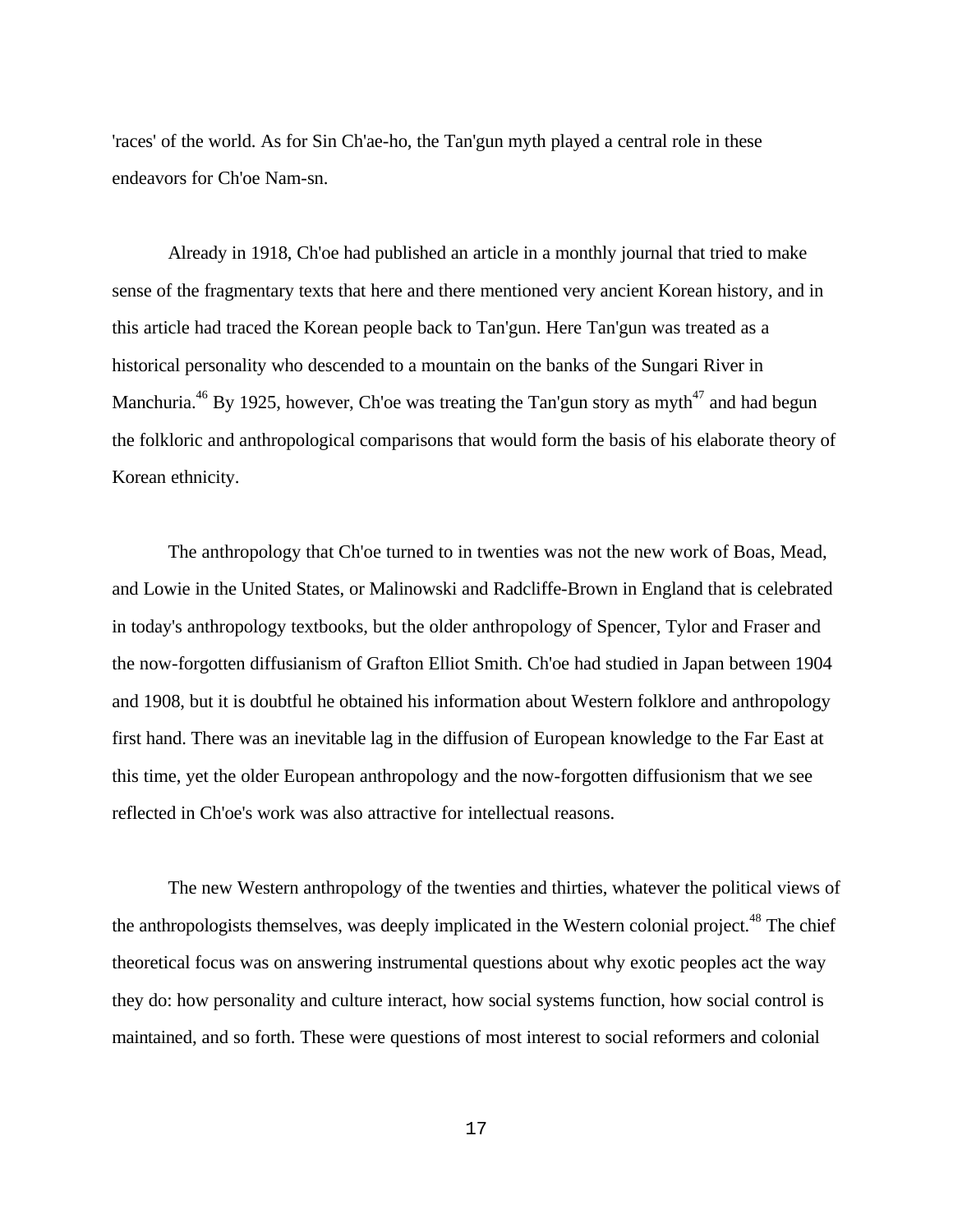hegemons trying to control their diverse populations. It is no accident, of course, that Britain, France, the United States, and the Netherlands—the chief Western societies with overseas empires and/or internal minorities to control—were the main countries in which this new anthropology was developing. The Japanese, good students that they were of Western colonialism,<sup>49</sup> perceived the usefulness of this kind of anthropology and had already set government anthropologists to work unraveling the mysteries of Korean social psychology. The remarks of Murayama Chijun in the first of a series of research materials on Korean folk religion published by the Government General of Korea between 1929 and 1937 reflect this instrumental approach that treats Koreans almost as if they operated at the pre-logical level Lucien Levy-Bruhl was 'finding' among 'primitives' in Africa. $50$ 

"To understand Korean culture one must comprehend $51$  Korean people's thought. It is right and proper that, in the comprehension of Korean people's thought, we should begin with folk beliefs [*minkan shinkô*]. Forming the foundation of Korean people's thought and thus determining their life course, it is established theory in the psychological world that among the three activities of knowing, feeling, and willing that are the three media of spiritual functioning, emotional activities take first rank, but what best expresses emotional activity is none other than belief phenomena. So if one wants to comprehend a person's life, one can look at what that person's belief phenomena are, and thus, knowing the mainstream of that person's thought, come to know that person's inclinations and social ideals.<sup>52</sup>

For Korean intellectuals, however, the evolutionism of Spencer and Tylor's comparative method provided methods for asking and answering questions more relevant to Korean national identity than the more up-to-date anthropology. Whatever the excesses of Spencer's organicism,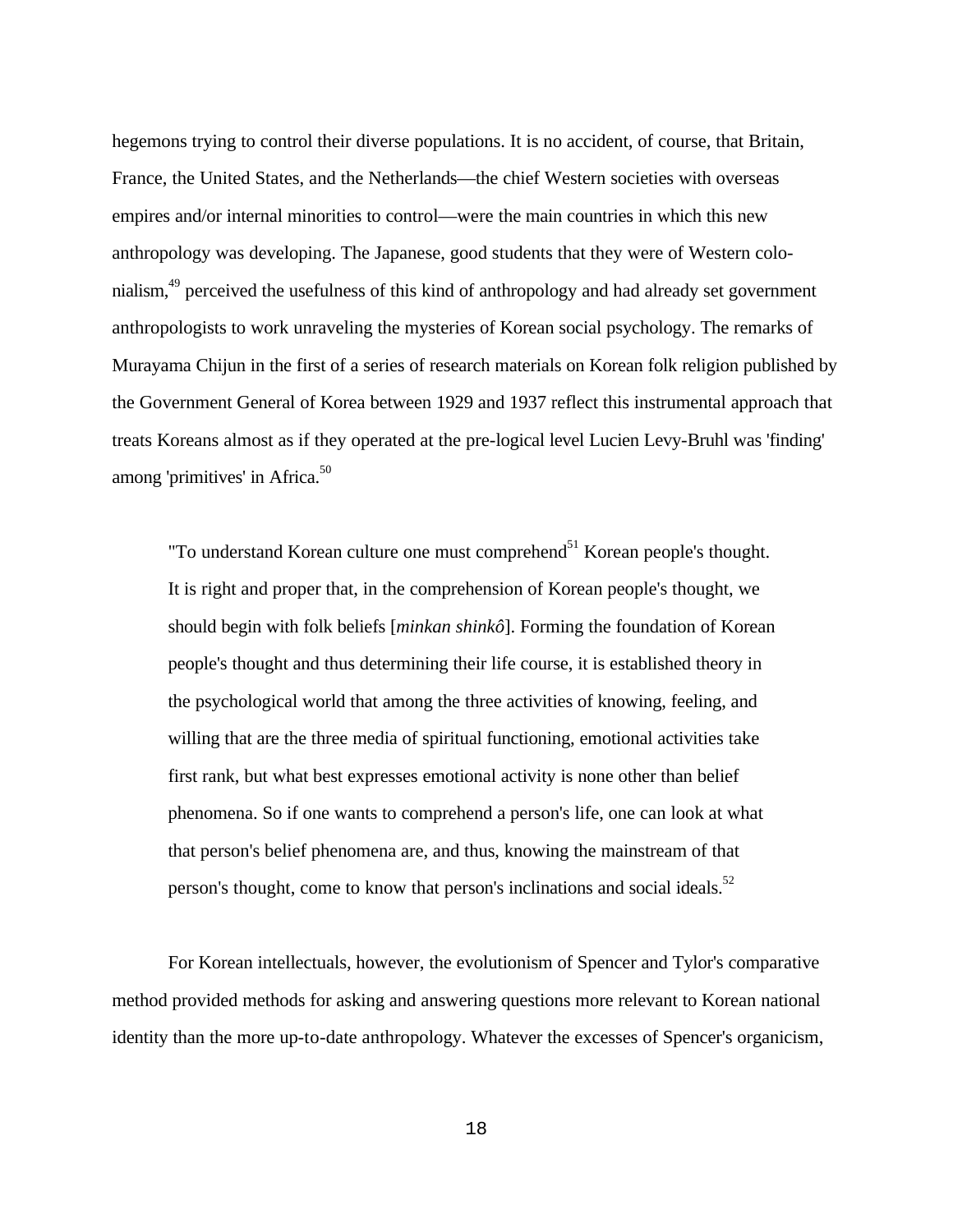and whatever the empirical deficiencies of evolutionism, for example, Spencer's viewpoint has the advantage exploited by Sin Ch'ae-ho of explaining historical development in universal terms (such as differentiation of function) that ostensibly do not put any particular civilization (such as China) at the center. If cultural evolution takes place through a struggle between races, turning away from China could be interpreted not as disloyalty to one's teacher and moral exemplar, as Confucian historiography would have it, but a move necessary for the survival. And Tylor's comparative method—in which contemporary customs are treated as survivals of earlier adaptations, and can be used on the model of historical linguistics to reconstruct a proto-culture lost to history—has obvious advantages for a people seeking to extend the temporal reach of their history to find a pure past pre-dating foreign influence that proves the authenticity of their nationhood. And if the idea of people's customs expressing a 'spirit' was widespread among nineteenth century European peoples pursuing intellectual projects similar to those of colonial Koreans,<sup>53</sup> the Tylorian approach tended to find that spirit in religion. Primitive Culture, Tylor's early synthesis that went through edition after edition in Europe and America before World War I dealt almost exclusively with that topic.

When Ch'oe turned to anthropology in the mid-twenties to 'solve the riddle of Tan'gun and ancient Korean history<sup>54</sup> already raised by Sin Ch'ae-ho and Yi Kwang-su, then, it was to the oldfashioned approach of survivals, diffusion, and cultural origins that he turned. In the process he introduced themes that would make 'shamanism' at the center of Korean ethnic identity. These themes were published in two influential works of 1927, "The Theory of Purham Culture" and "Notes on Shamanism.<sup>55</sup> In "Purham Culture", by treating Tan'gun as a mythological figure Ch'oe was able to use the comparative method to flesh out the holes in the narrative left in historical works. Using linguistic reconstructions of dubious scientific value, Ch'oe proved to his satisfaction that the Tan'gun myth is a dimly remembered survival of an ancient pan-Asian religion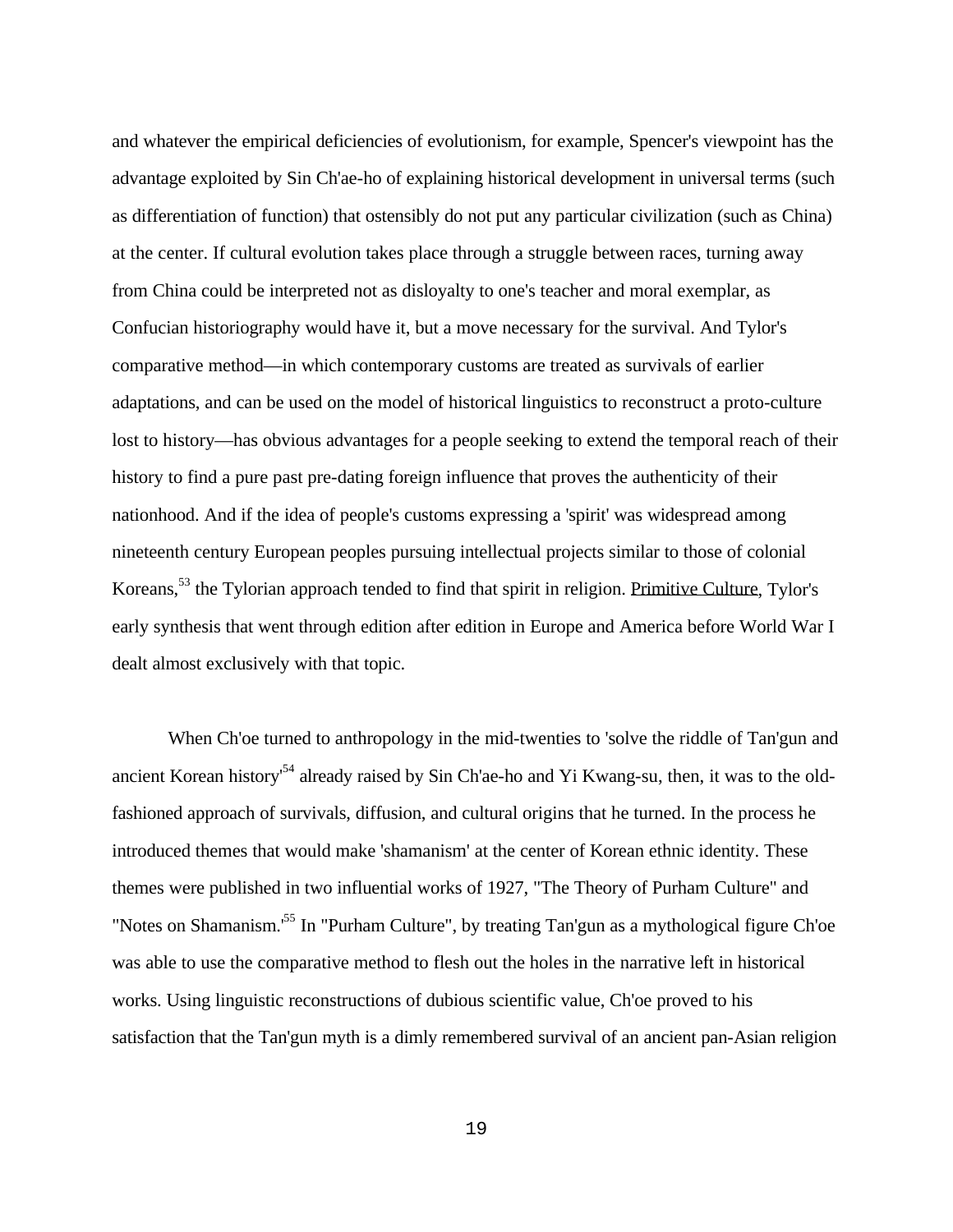based on sun worship at mountain altars. Ch'oe shows with more plausibility that a tripartite conception of the world as made up of heaven, earth, and the underworld that is found in Siberian shamanism, Nordic and Greek mythology is also apparent in the Tan'gun myth, and that Tan'gun himself is similar to the Mongolian Tengri—a word meaning both heaven and shaman.<sup>56</sup> These factors form the essence of an ancient cultural stratum best preserved in Korea that Ch'oe called 'Purham culture:' "When we think that the word Tengri of the Mongolian language that is thought to linguistically belong to the same culture area [as Korea] means both heaven and a type of shaman (a person who prays to heaven), and that anthropologically the ruler and the shaman generally have the same origin and substance, and that prince and shaman are called the same thing in Korea's old legend [of Tan'gun], we come to realize how old is the foundation of what is called Tan'gun, even though it be a legend." $57$ 

The foundations for this point of view were deepened in Ch'oe's "Notes on Shamanism" published in the monthly magazine Enlightenment [Kyemyng]. Mostly a distillation of informa tion gleaned from Czaplicka and the Japanese anthropol

Siberian and Mongolian shamanism, "Random Notes on Shamanism" is important for introducing the notion that Korean shamanistic practices, including tranvestitism, that had heretofore been seen as an embarrassment were regular features of shamanism worldwide. More importantly Ch'oe treated shamanism as a distinct religion [*kyo*] rather than a set of miscellaneous practices embedded within a diverse folk religion. He connected this religion with the Ural-altaic language family that stretches from Hungary and Finland in eastern Europe through the Turkic lands and Mongolian to Korea. These ethnographic materials made more plausible Ch'oe's interpretation of Korean shamanism as a survival of an ancient Northeast Asian, Ural-altaic culture as ancient as the cultures of China or Japan. These speculations were given weight, moreover, by a treatise on Korean shamanism published in the same volume of Enlightenment in which an older scholar, Yi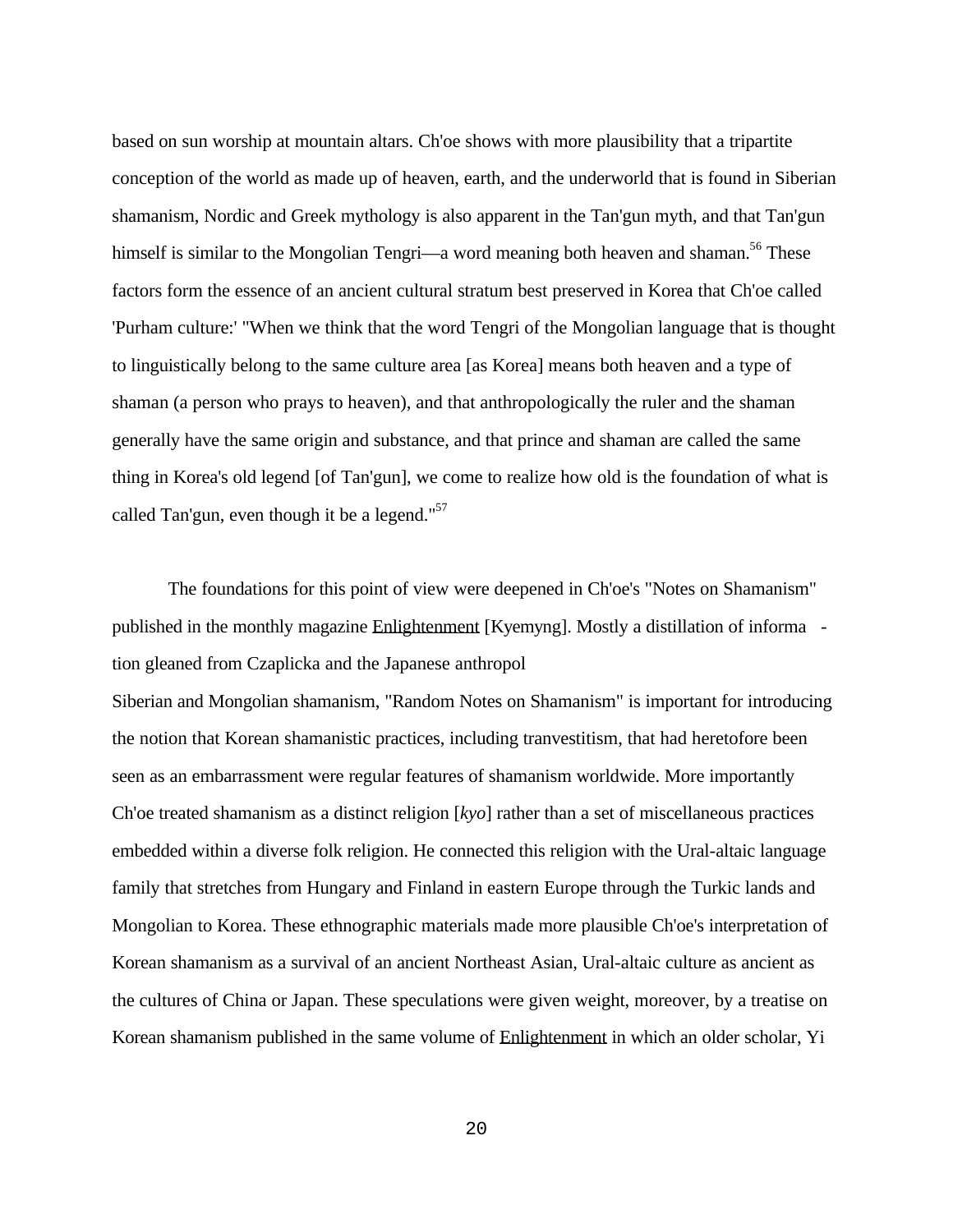Nng -hwa, compiled excerpts from primary historical sources in Classical Chinese showing shamans to have been important and ubiquitous features in Korea since earliest recorded history.<sup>58</sup>

Ch'oe's specific solution to 'the riddle of Tan'gun,' based as it was on far-fetched linguistic reconstructions, had limited influence even in the twenties and thirties. The notion of Purham Culture never caught on. The general tenor of what Ch'oe had said about shamanism in Korea was plausible, however. There are undeniable linguistic and cultural affinities of Koreans to Mongolians, Manchurians, and other peoples of Siberia, and shamans are important ritual specialists among all these peoples.<sup>59</sup> Shamans have undoubtedly been an important part of Korean culture since earliest recorded history. Thus even though Ch'oe's specific reconstruction of 'Purham Culture' was ignored, the discourse of shamanism representing the essence of the Korean people become firmly embedded among an important group of Korean nationalist scholars.

The Japanese, too, got caught up in this discourse. While agreeing that shamanism embodied the essence of Korean culture, however, they treated shamanistic practices as 'versunkene Kulturgut'—shamanistic practices [*fuzoku*] rather than shamanistic religion [*satsumankyô*]—and continued to work within dated evolutionary interpretations that emphasized the primitive, atavistic nature of shamanism. Akiba Takashi, another relatively sympathetic Japanese observer of Korean culture, introduced his 1937 magnum opus on Korean shamanism by noting:

Since Korean shamanistic customs were originally a branch of the commonly held shamanism [*satsumankyô*]<sup>60</sup> of the northern races, in terms of the history of religions they are a type of primitive religion [*genshi shûkyô*]. Social historically they belong to the stage of so-called shamanistic primitive culture. Thus they are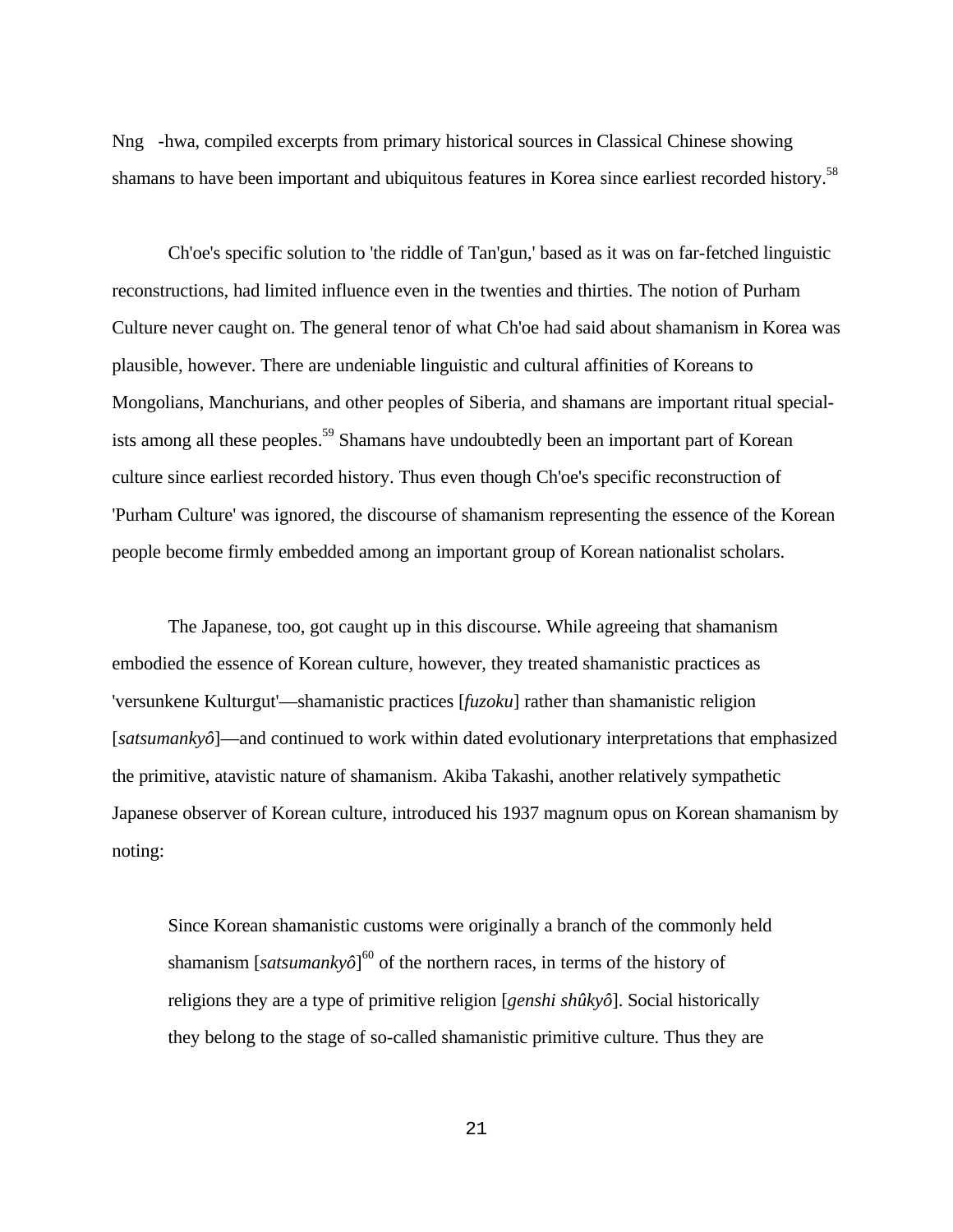both one of the oldest beliefs and activities in our [sic] Korea, and today furthermore are customs that are widely practiced among the populace [*minshû*], particularly among women. Not only are these practices, therefore, great materials truly indispensable for understanding Korean folk religion [*minkan no shûkyô*] and its social features, but since the original cultural relationship between Korea and China has made Korea undergo obvious Buddhist, Daoist, and other southern cultural influences, Korea has attained quite distinctive developments from the shamanism of other races and exhibits in this characteristics to which deep attention must be paid."<sup>61</sup>

Yet amidst this relatively sympathetic view of a shamanism that is seen as central element of Korean ethnicity, the hegemonic Japanese view of a stagnant Korean essence also comes through in Akiba's writings. The conservatism of the Korean peasants that has preserved shamanism in the first place is seen as an expression of the rurality of Korean society, its homogeneity and lack of mobility. This is contrasted with the competition between religions of heterogeneous, mobile, urban societies (read Japan).<sup>62</sup> The syncretistic incorporation of Buddhist, Daoist, and Confucian elements (in implicit comparison with Japanese Shintô that had been revived and 'purified' by eighteenth century Japanese nationalist scholars) is said to exhibit a passive attitude that reconciles all and everything. This is contrasted with the supposed 'analytic mind' of urban dwellers. With urbanization and heightened religious competition shamanism was surely a relic destined for extinction.<sup>63</sup> Although Akiba makes no mention of it, this was no different than Japanese plans for Korean ethnicity itself, which by colonial policy was slated for extinction. 64

The Post-war Period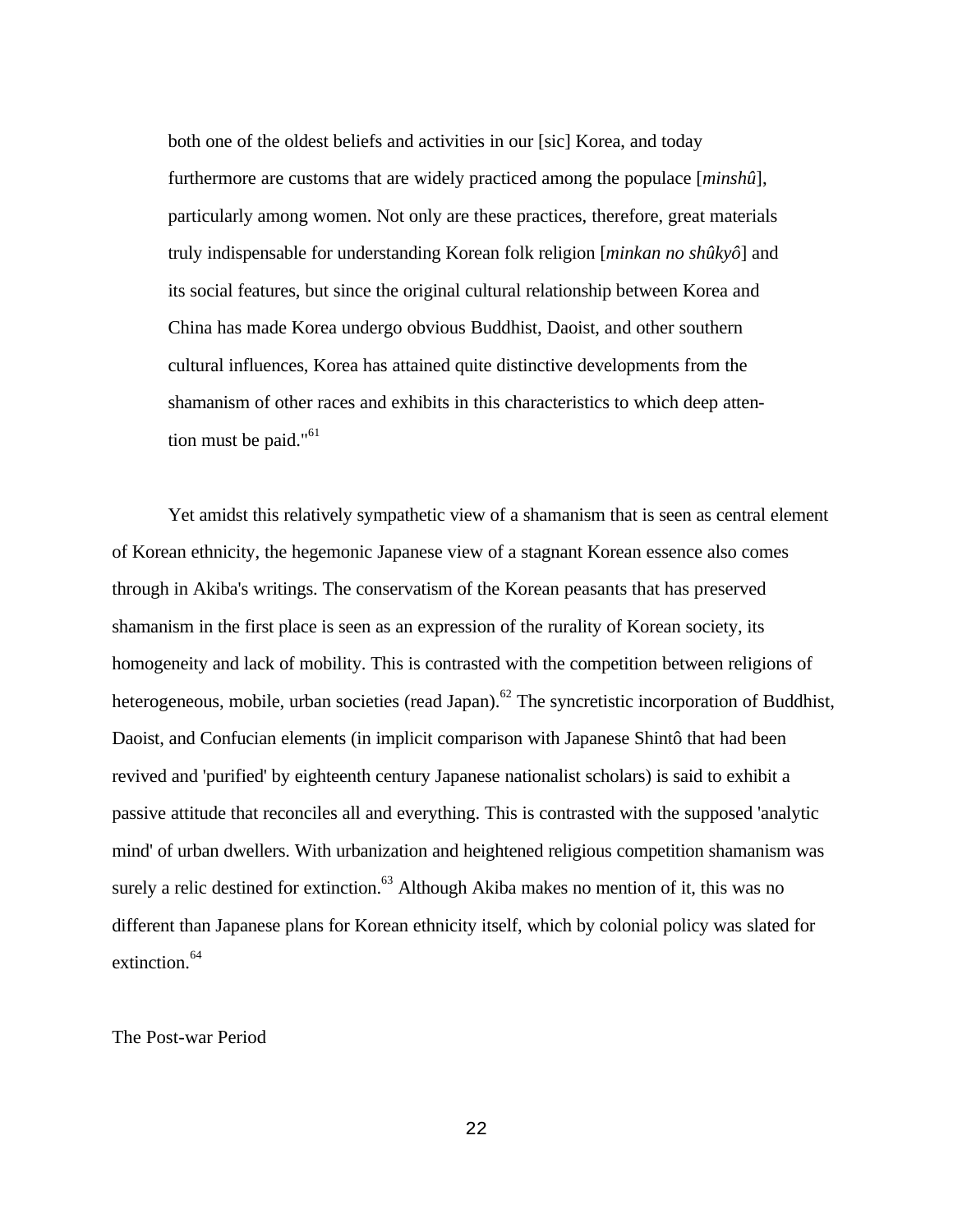Liberation from Japanese rule in 1945 gave Koreans the chance to reassert their national identity. The occupation of the northern part of the country by the Soviet Union, and the southern part by the United States, however led to an intellectual split. Strongly committed Marxists mostly migrated north either out of a desire to build socialism or in reaction to anti-communist repression in the south. In the south, where the former educated classes were concentrated and where the United States military government made sure an anti-communist administration was set up, the cultural nationalist discourse descended from the speculations of Ch'oe Nam-s n and others who belonged to the colonial and pre-colonial elite became hegemonic. The myth of Tan'gun was taught in the schools as historically accurate, and with the establishment of the Republic of Korea the official calendar was switched to years counted from the beginning of Tan'gun's reign in 2333 B.C.<sup>65</sup> The notion that the pure Korean national essence is preserved in shamanism became dominant.

The 'cultural estrangement' that had developed in reaction to Japanese control and discourse of Korean cultural stagnation did not disappear, however. Anti-Japanese rhetoric was very popular. Political and cultural legitimacy rested on the degree to which one had promoted Korean independence during the colonial period. Yet most of those who had remained in Korea during the forty years of Japanese control had been forced to compromise with the colonial authorities. In fact, the intellectual and business elite whose cooperation was necessary for the building of the country could not have obtained education and success without maintaining close ties with the Japanese authorities.<sup>66</sup> Most of them had been educated in Japanese, many read Japanese better than Korean, and many believed Koreans had much to learn from the Japanese. Even several of the prominent pre-war cultural nationalists who had advocated national selfimprovement as a road to independence—including Yi Kwang-su and Ch'oe Nam-sn —could be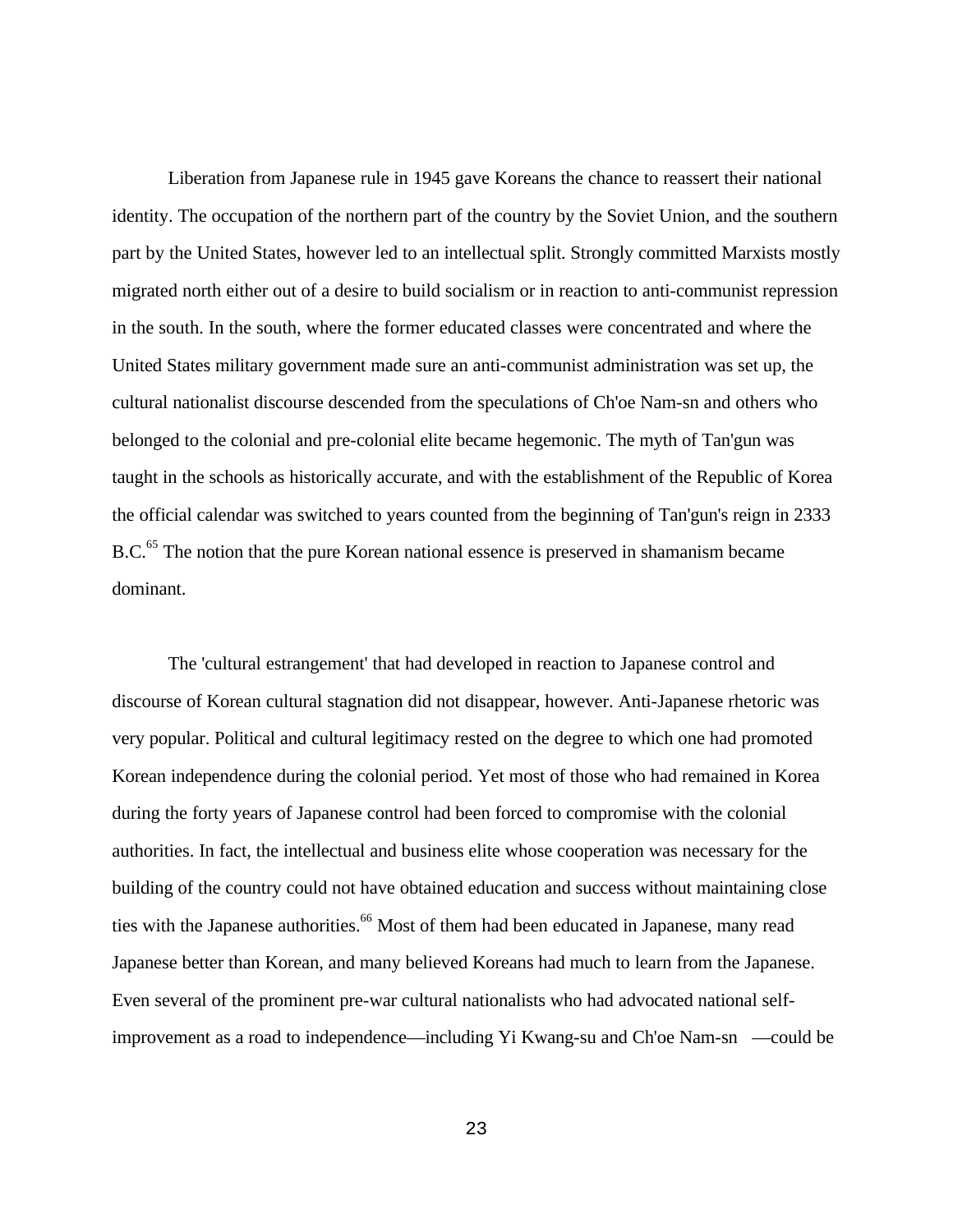considered among this group. Thus, though people were happy to promote nationalist projects such as education in Korean, few were nostalgic for pre-colonial Korean social structures. Most, in fact, expected the government to promote reform and modernization.

Syngman Rhee, the first elected president of the Republic of Korea (South Korea) who had spent most of the colonial period in exile in the United States, gained considerable legitimacy from his purity from collaboration. His long exile, however, made him insensitive of the degree to which 1948 Korean society was already fundamentally different from 1910 Korean society. He could remain in power, moreover, only by keeping the national police and state bureaucracy staffed largely by Koreans who had worked for the Japanese administration and whom many considered collaborators—in place. The expectations for reform and development that had greeted liberation were never met by his regime. Symbols, such as dating government documents from the ascension of Tan'gun to the throne, were unable to mask the reality that the new Republic of Korea at that time was neither democratic nor able to promote a vibrant, modern economy.

The so-called 'April 19th Student Revolution' toppled the government, but the new democratic government was overthrown within eight months by military coup. This military regime, led by Park Chung Hee from 1961 until his assassination in 1979, and by military colleagues inspired by him until 1987 set an indelible stamp on the Republic of Korea. Like the previous regime, the Supreme Council for National Reconstruction, as the military regime initially called itself, saw the modernization of Korea as their major task, but they emphasized the one goal of economic development as the basis for national strength and socio-economic justice. Democracy, while perhaps suitable for already developed countries, was a luxury Korea could not afford.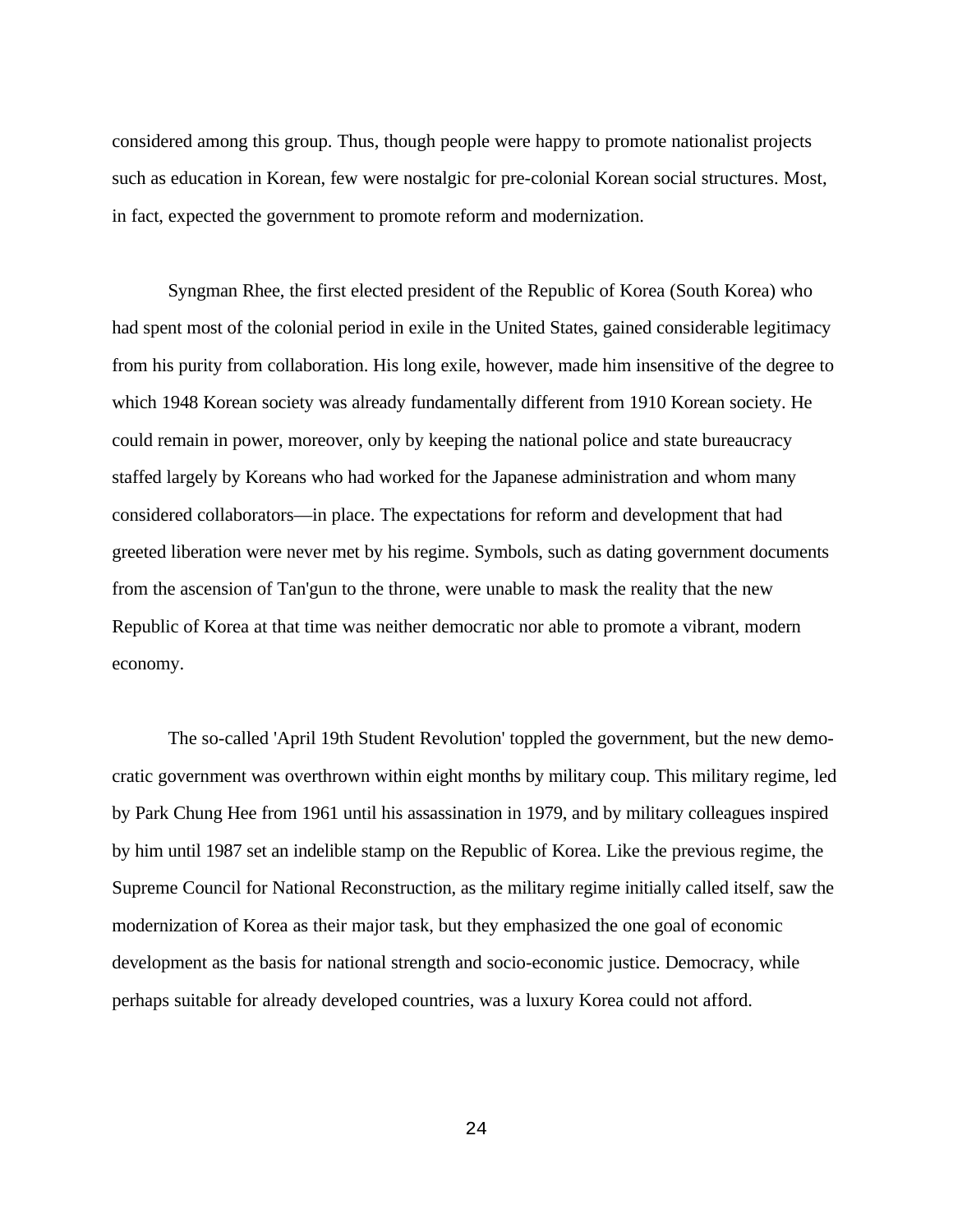Like many who had been upwardly mobile during the colonial period, Park accepted much of the Japanese discourse on the inadequacies of the traditional Korean political and class system. While strongly nationalist, he was among those who had had be strongly influenced by the Japanese during the colonial period. His writings show an almost total rejection of the Korean past:

Our modern history has been a record of failures, national ruination and confusion. Our masses, the creators of history, lacked autonomy and were characterized by flunkeyism [*sadaeju i* ] and subjected to the control of foreign powers. A Japanese historian once spoke of the "heteronomy of Korean history," and when we seriously reflect on our national history we cannot deny the aptness of this phrase.<sup>67</sup>

Park and his cohorts thought a strongly committed revolutionary regime could promote national greatness by reconstructing the economy. An admirer of strong modernizers such as Sun Yat-sen, Kemal Atatürk, and Gamal Abdel Nasser, Park saw Germany's post-war *Wirtschaftswunder* as a model to be emulated. Most of all, however, he admired the Meiji oligarchs who between 1868 and 1905 had transformed Japan "from above" into the greatest power in East Asia. Japan's reforms were pre-adapted to East Asian conditions. Many had already been partially introduced to Korea by the Japanese themselves. Educated Koreans in the early sixties were still more familiar with the details of Japanese institutions than those of any other developed country. And the idea that a group of dedicated, knowledgeable official should paternalistically lead the masses into modernization fit well with Confucian notions of government still widely held in Korea. Slogans of the Meiji Reforms, such as "rich country, strong army" were promoted. Park found the Meiji example so potent, in fact, that he even labeled the repressive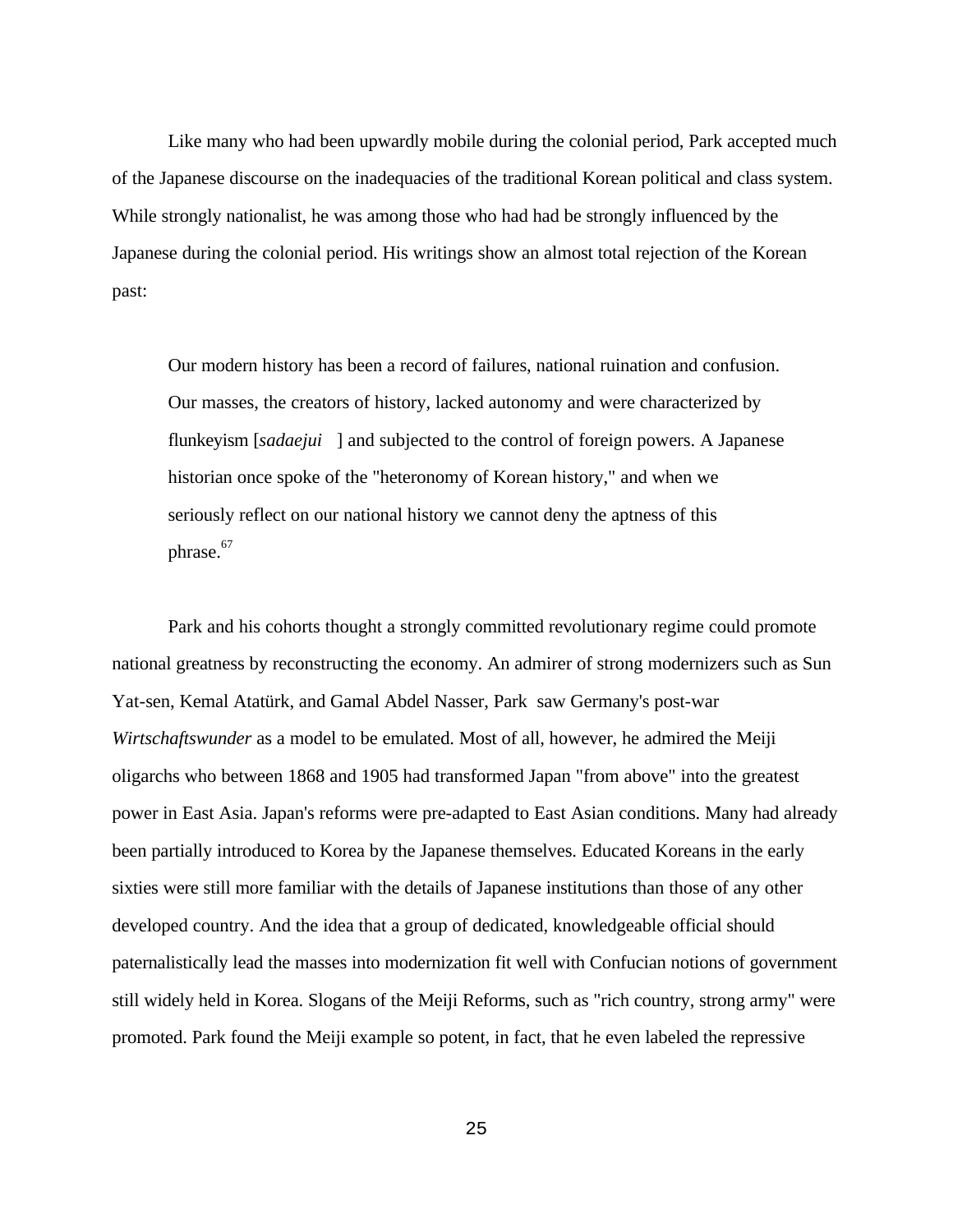constitution he introduced in 1972 the *Yusin* Constitution, using the Korean pronunciation of *ishin*, the Japanese term used to designate the Meiji reforms.<sup>68</sup>

Rapid industrialization, urbanization, and growth in real income for all sectors of society (though, of course, not at the same rate for all sectors) based on practical government planning and promotion of exports and economic investment commenced in the early sixties and has continued ever since. Equally prominent, however, was the government's promotion of a Westernized, secular rational orientation. Promotion of this orientation, it is true, had already begun before the Park regime gained power.<sup>69</sup> Mun H<sub>i</sub> -s k, Minister of Education under the democratic regime had emphasized that spiritual aspects of modernization, which is "realizing humanity by making daily life more rational," must precede material modernization. The programs for spiritual change during Park regime were, however, more systematic and, since they lasted much longer, also effective. On the new year after their take-over (January 1, 1962) South Korea switched from the Tan'gi calendar to the Western calendar they use today, but modernization efforts are epitomized, probably, by the highly publicized New Community Movement [*Sae Mal Undong*] that came out of rural development experiments in the late sixties, but soon was spread to villages, cities, and factories all over the country.

Announced in 1970, the New Community Movement was designed to be an integrated program that combined spiritual development [*chngsin kaebal* ] and improvement of life attitudes [*saenghwal t'aedo kaesn* ] with economic and social development. The government began the program by giving villages materials to implement improvement projects. Analysis of reasons for success and failure in various villages, however, quickly lead the government to focus on qualities of local leadership. A school was set up in Suwn, thus, to train community leaders in the "New Village Spirit" [*sae mal chngsin* ]. The spiritual training reflected both critiques of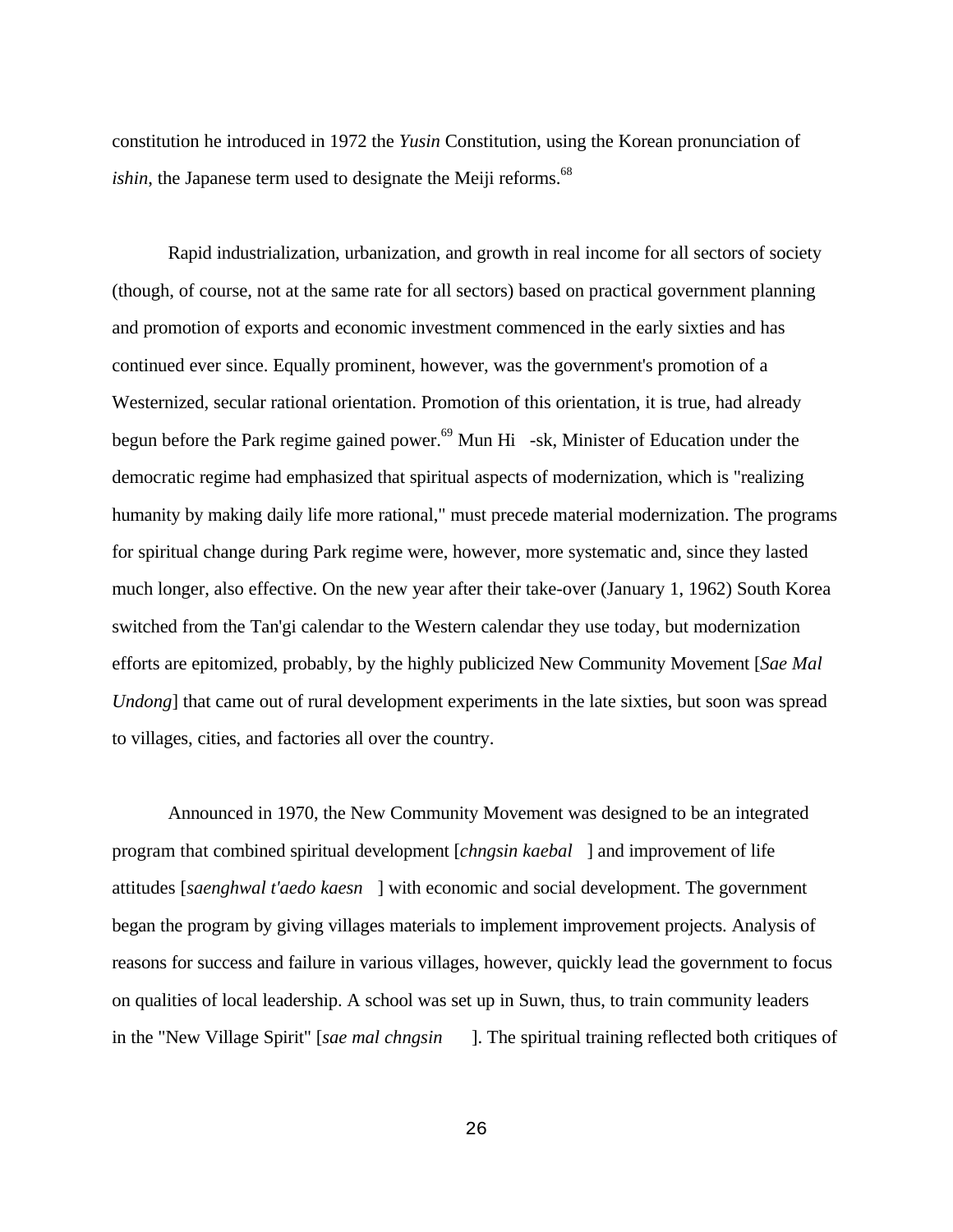Korean national character that had been current since Japanese time and the current popularity of Weberian models of development in the West. To remedy the character defects of 'toadyism,' familism, and 'factionalism' the schools emphasized 'independence, self-help, and a cooperative spirit,' and in light of Weberian notions of modernization they also emphasized 'rationalization of lifeways,' 'nurturance of puritan life attitudes,' and 'promotion of life attitudes of respect for what is essential.<sup>70</sup> 'Rationalization of lifeways' meant promoting use of scientific implements and standards of clothing, food, and housing not simply for convenience, but as aspects of scientific (read Western) civilization, while 'promotion of life attitudes of respect for what is essential' meant avoiding expenditure on unnecessary ceremonies and ornamentation that could be used for economic investment. The government had already promulgated a set of simplified "Standard Rules for Family Ceremonies" [*kajng irye chunch'ik* ] in 1969, and these rules were accompanied by periodic sumptuary regulations aimed at reducing extravagant weddings and housing expenditures of affluent government employees.

Park's regime, thus, stamped Korea's modernization with specific characteristics that did not always sit well with the opposition. While few until the late eighties opposed the modernization project itself, many were unhappy with the lack of democracy and repression of labor. Many also felt that an overemphasis on Westernization and rational secularism was leading to a loss of Korean cultural identity. While sumptuary regulation of weddings and housing for the rich was popular, castigating ritual activity as wasteful and extravagant, when combined with the constant migration of young people to the cities, led to the rapid demise of traditional village ceremonies that represented Korean cultural identity and created village solidarity. While 'scientific' sanitation and convenience were appreciated, wholesale replacement of traditional farmer-built houses with 'cultured houses' [*munhwa chut'aek*] designed for the rural masses by architects and built by outside workers, as happened in some model villages in the late seventies,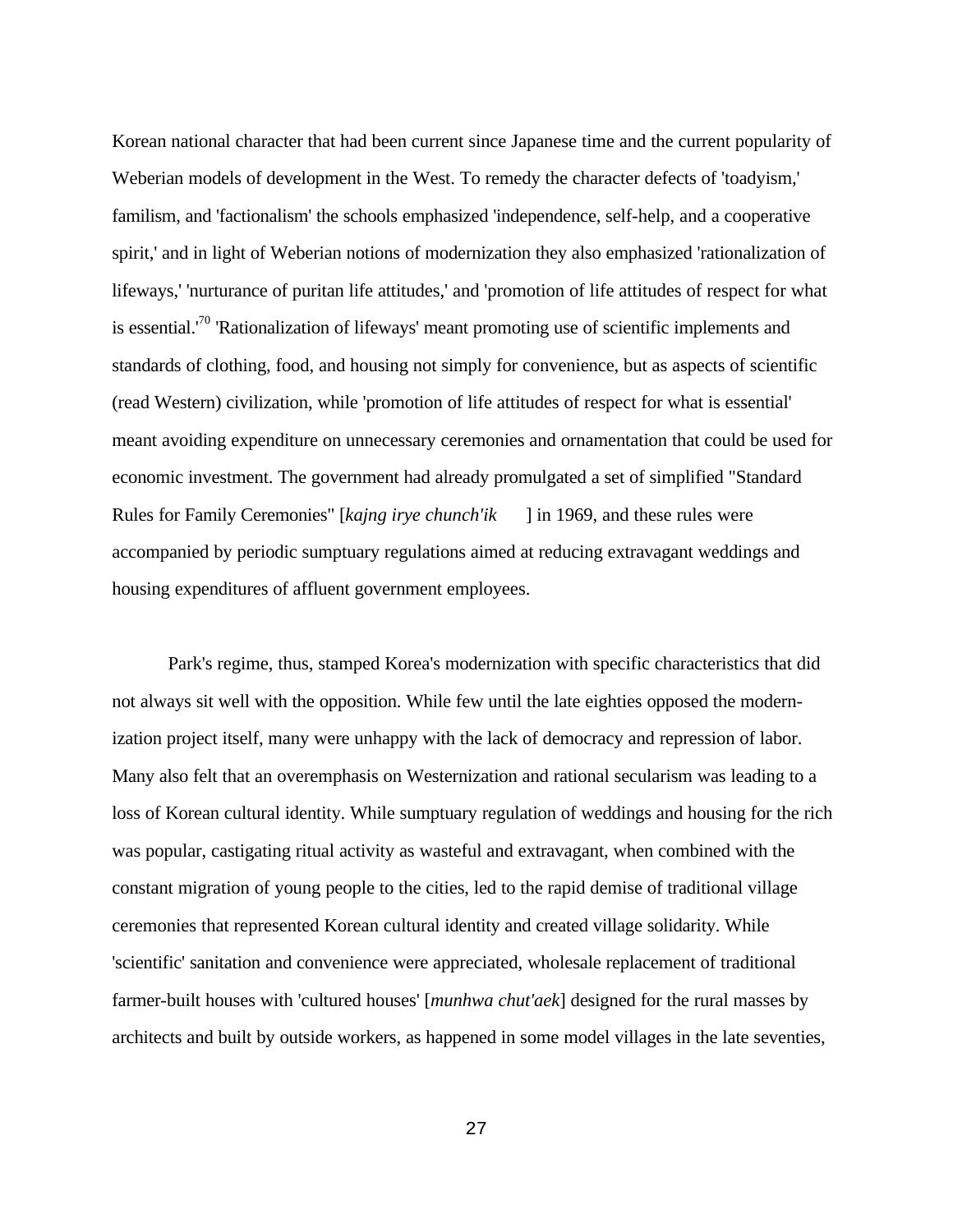was resented in many quarters.

The Conjuncture of Folk Ritual and Political Opposition

It is in the context of a developmental regime hell-bent on modernization that the conjuncture of folk ritual and political opposition makes sense. The military regime's emphasis on creating modern, hierarchical, organizations [*Gesellschaften*], its emphasis on rationality, science and technology introduced from abroad, meant that it was associated specifically with loss of cultural identity, loss of traditional community [*Gemeinschaft*], and assimilation (particularly at the business level) of Japanese and other foreign cultural forms that have been rejected on the political level. While the political objections of the students to the establishment rested on lack of democracy, repression of labor, and concentration of economic power in the hands of a few large capitalists closely associated with the government at the expense of labor and small business, the symbolic expression of this opposition could best be done by emphasizing the importance of cultural features opposite to those of the governing regime.

By reinventing 'traditional' ceremonies, then, the students could shape powerful messages of cultural and social opposition to the government—of solidarity with the common people [*minjung*] rather than the new modern elites, of valuing what is ancient and uniquely Korean rather than what is foreign and borrowed, of promoting the egalitarian solidarity of traditional *Gemeinschaften* [*kongdongch'e*] rather than the competition and upward mobility of the new *Gesellschaftlich* industrial organizations. These new rituals had to be recreated using professional dancers and folklorists because the students, having been born and raised in urban settings, have lost direct contact with traditional village life. Their having broken real social bonds with the village, one suspects, is an essential condition for the revival of the village ceremonies, however.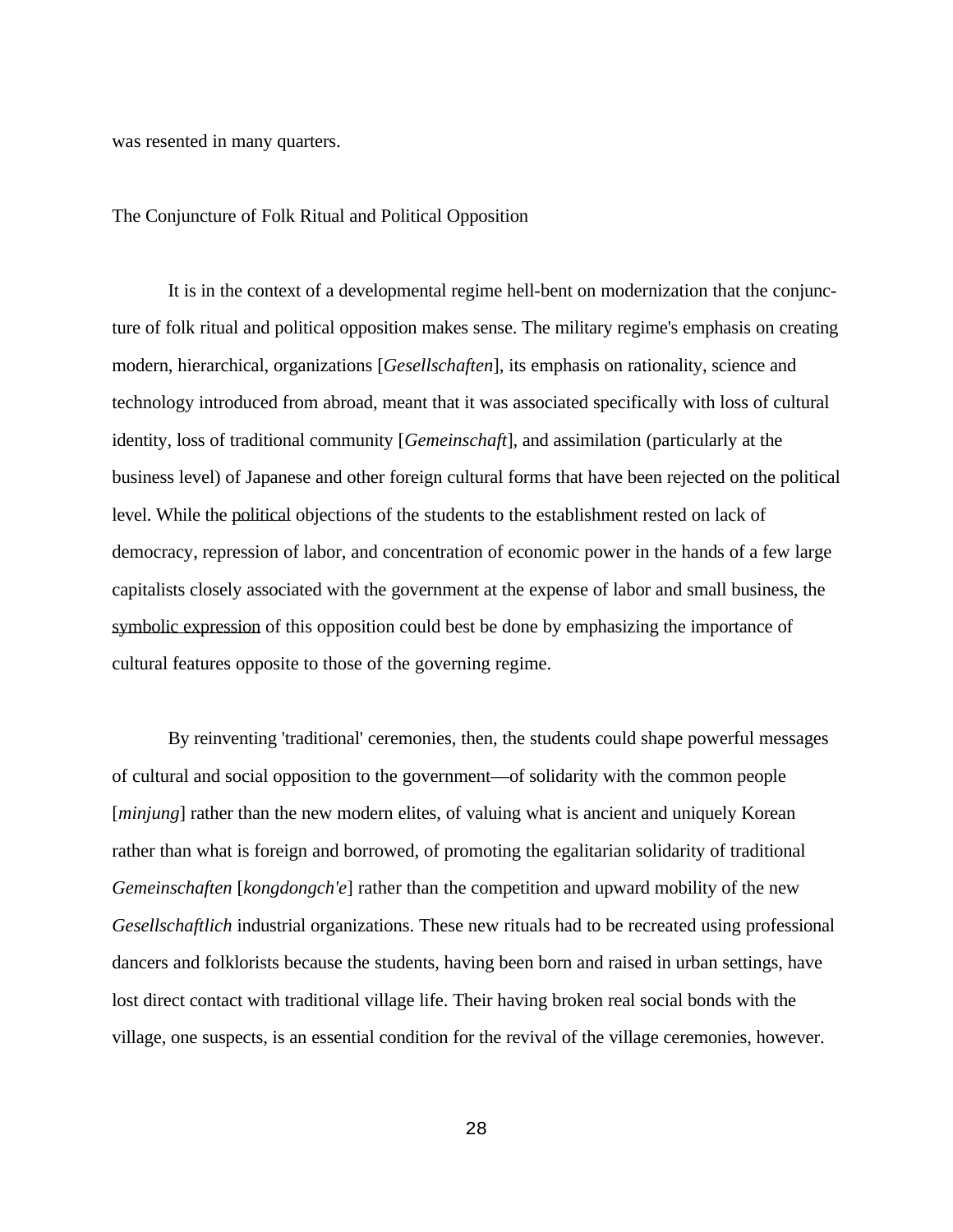Were they still villagers, appropriation of folk forms would indelibly mark students with low class status and ignorance—the antithesis of the qualities that make their demonstrations legitimate. It is only when performance of 'traditional' ritual is remote enough to take on the aura of a 'learned art'—something that expresses knowledge rather than the lack thereof—that they become the powerful symbols of opposition and ethnic identity that they became in the Korea of the eighties

Folkloric ritual appeared in student demonstrations of the eighties, then, because it symbolically linked a political agenda with a compelling nationalist discourse. The political agenda involved convincing people that the economically successful military governments should give up their control of society, stop oppressing the common people, and allow the development of democracy and a more just economy. By using shamanistic rituals, the students could link this political agenda with a nationalist discourse about the class source of true Koreanness. This discourse not only allowed students' rituals to tap spectators emotional memories, but also (unlike similar celebrations of Koreanness in government sponsored rituals) symbolically linked this Koreanness to the common people that had preserved shamanism, rather than elite leaders. By using ritual to imply a parallel between the oppression of the common people by the failed cosmopolitan *yangban*, and the oppression of the common people by a new cosmopolitan elite, the students probably more effectively communicated with their spectators and mobilized them emotionally than rational political discourse ever could have done.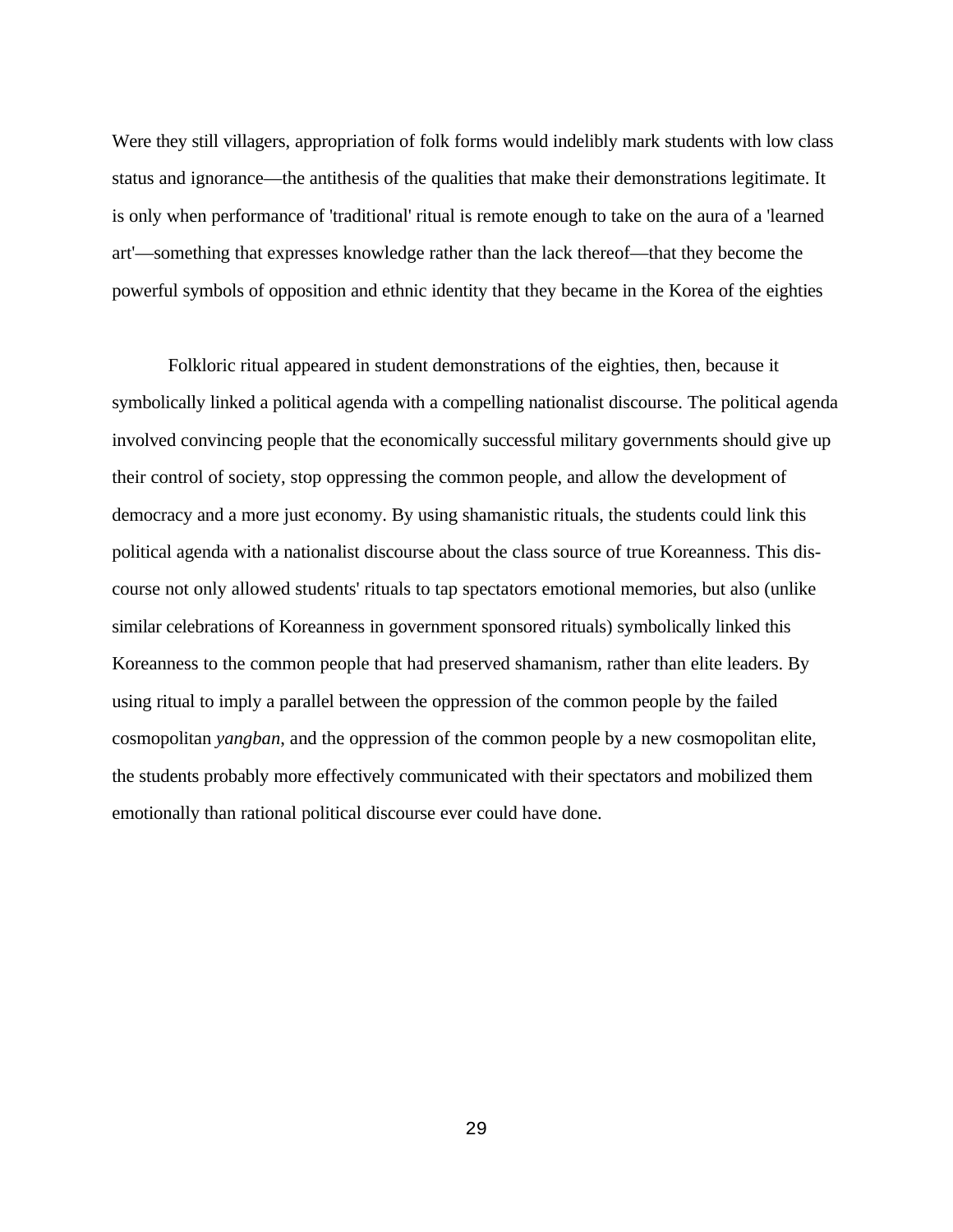1. The analysis here comes in part from my earlier paper, "Folk Religion and Political Commitment in South Korea in the Eighties," *In* Religion and Politics in Cross-Cultural Perspective, edited by Sabrina Ramet and Donal Treadgold.

2. For a discussion of the shaman's *chinogwi kut* see Sorensen, Clark "The Myth of Princess Pari and the Selfimage of Korean Women." Anthropos Vol. 83, Nos. 4-6, pp 402-19 (1988). Descriptions of ceremonies transporting souls to Paradise can be found in Choi, Chungmoo "The Artistry and Ritual Aesthetics of Urban Korean Shamans." Journal of Ritual Studies Vol. 3 No. 2 pp 235-49 (1989) and Beuchelt, Eno "Die Rückrufen der Ahnen auf Cheju do (Süd Korea): Ein Ritual zur pychischen Stabilizierung." Anthropos Vol. 70 pp 10-179 (1975). For a general discussion of shamans and their role in Korean folk religion see Kendall, Laurel Shamans, Housewives, and Other Restless Spirits. (Honolulu: University of Hawaii Press 1985).

3. Hobsbawm, Eric "Introduction: Inventing Traditions." *In* The Invention of Tradition, edited Eric Hobsbawm and Terence Ranger. Cambridge: Cambridge University Press (1983) p 1.

4. This and other comments about visual aspects of the performance are based on the pictures and comments on this performance published as a calendar by the Center for the Study of Unification Questions [*t'ongil munje yn'guso* ] in Seoul.

5. Choi, Chungmoo "Hegemony and Shamanism: the State, the Elite and the Shamans in Contemporary Korea." *In* Lewis Lancaster, ed. Religion and Contemporary Korea Society. Center for East Asian Studies, University of California, Berkeley.

6. Republic of Korea Economic Planning Board Statistical Yearbook 1991.

7. Cho Hi -yn (1989) "80 n\_ndae sahoe undong kwa sahoe kusngch'e nonjaeng." [The Controversy over Social Activism and Social Formation in the Eighties]. Sin Tonga 9:435-53.

8. Prys Morgan "From a Death to a View: The Hunt for the Welsh Past in the Romantic Period." *In* Invention of Tradition pp 43-100.

9. Those who have written about the rise of folklore in Korea and its relationship to modernization include Roger Janelli "The Origins of Korean Folklore Scholarship" Journal of American Folklore, Vol. 99 pp 24-49 (1986); Chungmoo Choi "Hegemony and Shamanism" op cit.; John Howard "*Namdo Tl Norae* : Ritual and the Intangible Cultural Asset System" Journal of Ritual Studies Vol. 3 No. 2 pp 203-16.

10. The most prominent, of course, is Mircea Eliade whose Shamanism: An Archaic Technique of Ecstacy. Princeton: Bollington has been widely influential.

Janelli, Roger and Dawnhee Janelli Ancestor Worship and Korean Society. Stanford: Stanford University Press.

*P'ansu* have become exceeding rare since the turn of the century.

Kendall, Laurel The Life and Hard Times of a Korean Shaman: Of Tales and the Telling of Tales. Honolulu: University of Hawaii Press (1988)  $\pm 4.$ 

Nelson, Frederick Korea and the Old Orders in Eastern Asia. Baton Rouge: Louisiana State University Press (1946). pp 86-93 passim.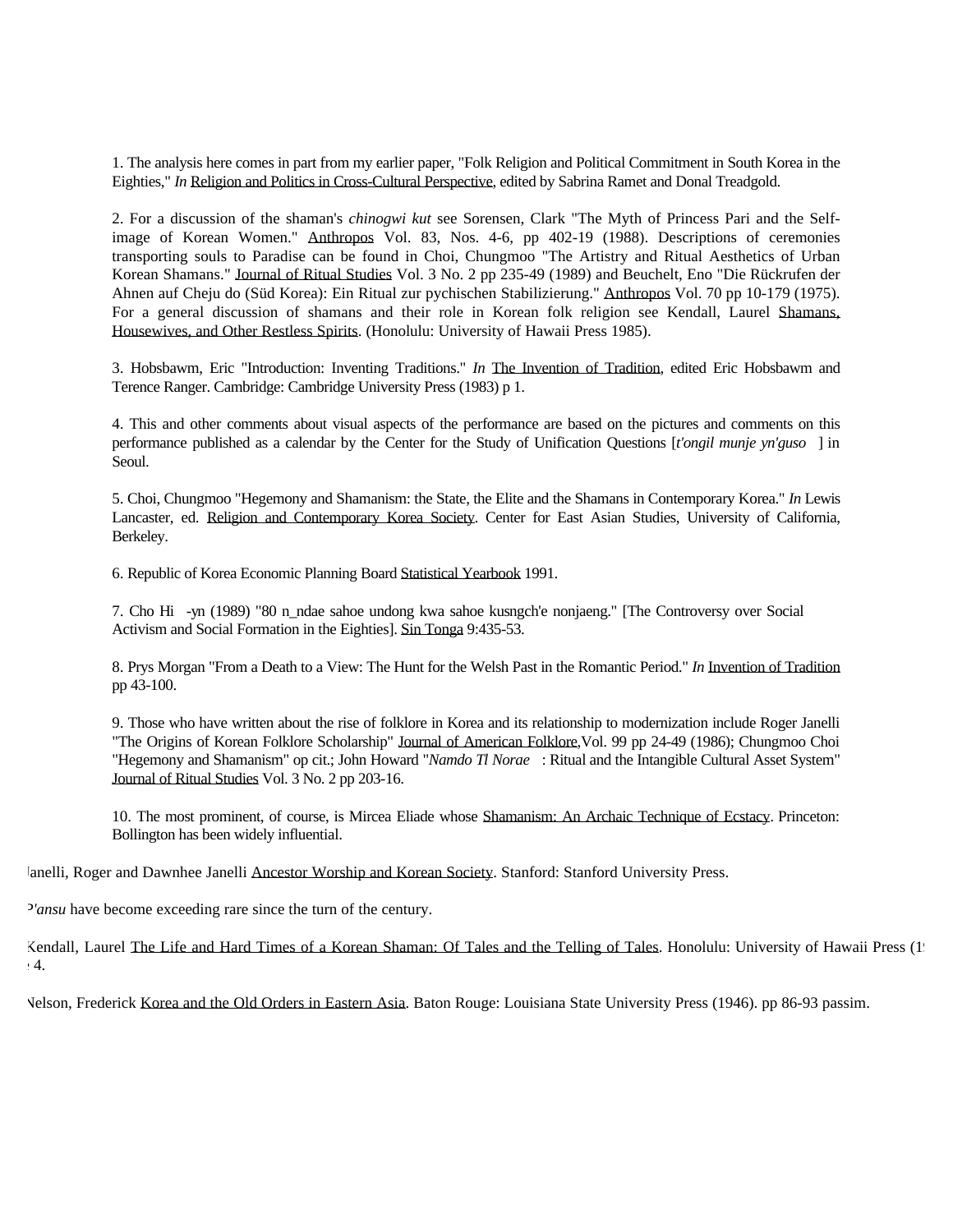The Japanese, for example, would refrain from mentioning their emperor in diplomatic correspondence with China, since the Chinese would pt messages that were not properly phrased. This issue could be finessed, however, because the Shôgun the actual ruler who engage gramance—never claimed to be the emperor even in Japan. A similar mechanism was used with Korea. The Sô family of Tsushima Island oper termediaries between Japan and Korea by becoming a vassal of both the Korean king and the Japanese Shôgun.

 Chung, Chai-sik "Chng Tojn: 'Architect' of Yi Dynasty Government and Ideology." *In* Wm. Theodore de Bary and JaHyun Haboush, Eds. of Neo-Confucianism in Korea. New York: Columbia University Press pp 59-88. Kalton, Michael "The Writings of Kwn Kn: The Context Shape of Early Yi Dynasty Neo-Confucianism." *In* Ibid pp 89-123.

Korean had been written on and off since at least the 6th century using Chinese characters partially for their meaning and partially for their so e, but the presently used Korean alphabet that allows full and convenient writing in the Korean language was promulgated by King Sejong on 5. Extensive writing and publishing in vernacular Korean began to appear from the seventeenth and eighteenth century, but 'serious' work ial documents were not written in Korean until after the Kabo Reforms of 1894-5.

As late as 1977 a Korean peasant who had lived in Manchuria in the forties exclaimed to me about the Chinese, 'well of course they're the house the eldest brother, aren't they?' [*Chungguk n k'n t'aek iji* ].

Nelson Ibid p92.

Chung, Chai-sik Ibid. p65.

Yi, Nng -hwa "Chosn musok ko" [Treatise on Korean Shamanistic Customs]. Kyemyng 19 (May 1927) pp 29-32.

Thus the famous palace incident of Queen Inhy n being sent from the palace by the king in favor of a concubine is always partly attributed to ubine's employing a shaman to confuse people. The concubine's employment of a shaman in this record proved on the one hand her coarse and utter lack of culture and judgement (and thus legitimacy), and on the other explained why she was nevertheless successful for a time.

Carter Eckert, et al. Korea Old and New: A History. Korea Institute, Harvard University 1990, p197.

Huang Zun-xian, a diplomat in the newly created Chinese foreign office in the late nineteenth century, for example, after noting that Korea w tary state remarked, "The common case among the Western powers for their possessions is that they must take control of their foreign relat administer their internal government, and afterwards [these possessions] can be recognized as belonging to the mother country." Wu Tian-ren ng Gông-d Xiânsheng chuáncao . [The Manuscripts of Huang Zun-xian]. Chinese University of Hong Kong Press. (1972) page 87. This cle nbrates later Chinese attempts under Yüan Shi-kai to make Korea a possession in the Western sense of the term in contravention to ionship with Korea before the late 19th century.

This notion reached Korea in 1880 in the two essays "Cháoxiân cèlüè" [Tactics for Korea] by Huang Zun-xian, counselor of the Chinese legation okyo, and "I-yan" [Presumptious Views] by the Chinese thinker Zheng Guan-ying brought back from Japan by Kim Hong-jip, and early off ry to Japan. The danger Korea was in can be clearly seen when we realize that Huang, who to the Koreans was stressing the danger of Rus -over, to the Chinese was advocating a Chinese take-over. (See previous note).

Korea was first united by a single state when Silla with Tang help, after defeating Paekche, also defeated Koguyry in 668 AD.

The British, in order to counter Russia, were allied with the ascendant Japanese at the time of their take-over of Korea, and, being the wo test imperialists themselves, hardly objected to the creation of empire on the part of their ally. Theodore Roosevelt, the American president a , also thought Japanese control of Korea provided a good buffer against the expansion of Russian power, and refused to intervene on Ko If. Secretary of State Taft, in fact, negotiated in 1905 a secret protocol with the Japanese in which the United States agreed to recognize nese take-over of Korea so long as the Japanese recognized United States sovereignty in the Philippines. For a sample of the views of Ameri bought into the Japanese line on Korea see D. W. Stevens. Stevens, after serving as an advisor to the Japanese foreign ministry accompa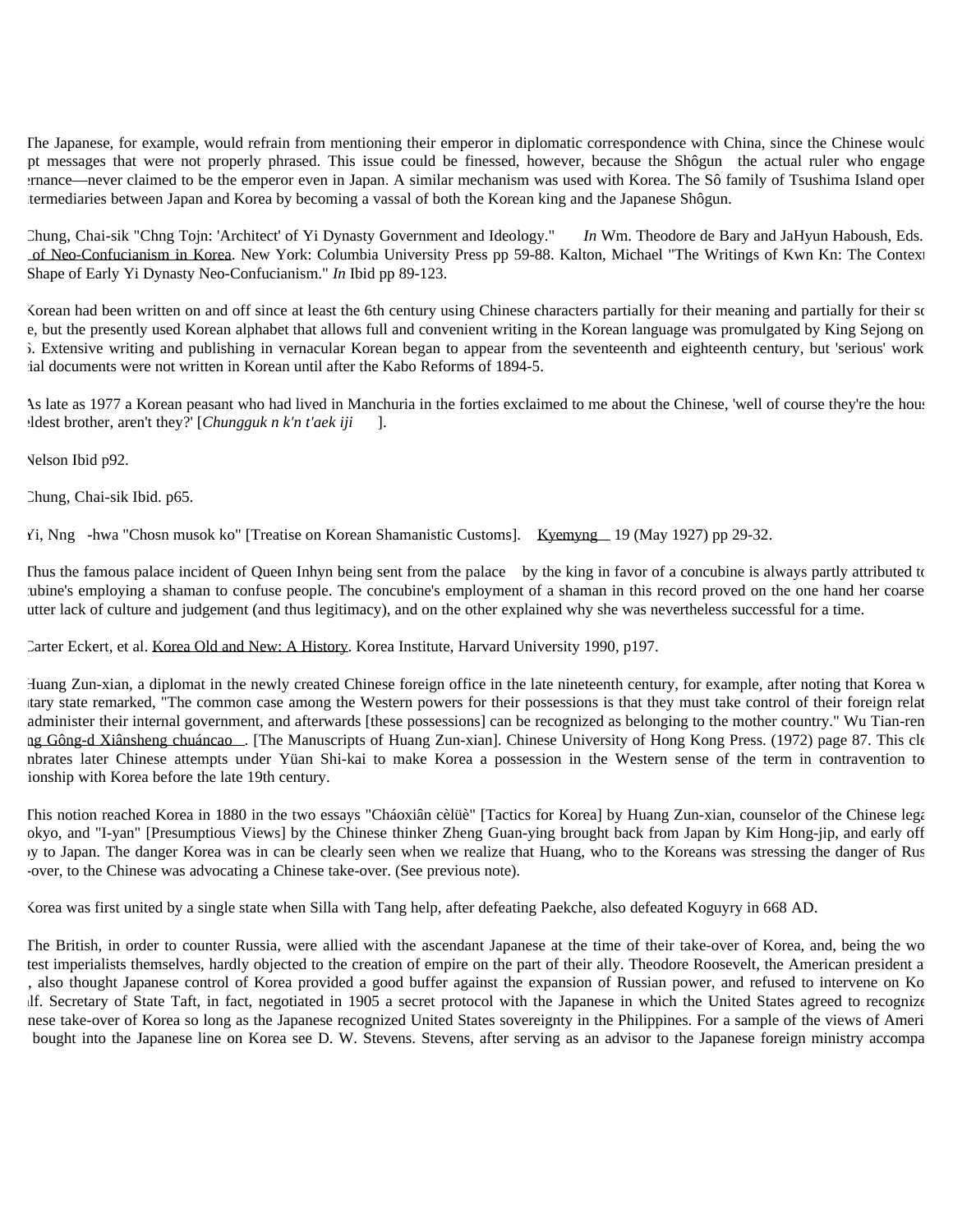dent-General Itô Hirobumi to Korea where he was an advisor on foreign affairs between 1904 and 1908. He strongly supported the Japanese t of Korea, which he saw as a degenerate country, but was assassinated by Korean nationalists in Oakland, California in 1908.

The phrase 'lack of *kokuminsei*,' literally lack of 'national-people-ness', implies lack of a common civic culture suitable for the people of a mo In-state. It suggests a culture characterized by self-seeking without regard for the good of the nation, something akin to Banfield's 'am lism,' a charge that can still by heard among Korean critics of their own culture.

Imamura, Tomo Chôsen fûzoku shû. [A Compendium of Korean Customs]. Tôkyô: Shitokan (1914).

Mark Peattie "Japanese Attitudes toward Colonialism, 1995-1945." *In* The Japanese Colonial Empire, 1895-1945. edited by Roman Myers k Peattie Princeton University Press p 109.

During the Chosn Peri od dealings with the Japanese were confined to a few people allowed to live in the 'Jap Compound' [*waegwan*] in P re the Korean officials who dealt with Japanese were termed 'teachers' [*hundo*].

Fanon, Franz The Wretched of the Earth. New York: Grove Press (1968) p210.

See Eckert for examples of this discrimination of assimilated Koreans.

Sin became aware of the writings of Spenser and Huxley through Liang Ch'i-ch'iao's Chinese translations. Robinson, Michael "National Identity" and the Thought of Sin C-ho: *Sadaejui* and *Chuch'e* in History and Politics." Journal of Korean Studies Vol 5, p 130.

bid page 132.

Frank Dikötter The Discourse of Race in Modern China. Stanford University Press (1992) page 68.

 This passage has grave historical defects (for one thing, Wiman was probably not ethnically Chinese), but the point here is not historical accuracy, ather the implications of various treatments of Korean history for the originality and worth of Korean civilization. This translation is from a 1 lese translation published in Taibei of the 1912 Japanese original.

 $e$ -ho Ch niip Vol. 3 pp 127-9.

Sin C-ho "Han'guk chach'ije -government]. Taehan maeil sinbo July 3, 1909. Reprinted in Tanje

Sin C-ho "Tongguk kodae sn'gyo ko." [An investigation of Korea's ancient *sn'gyo* ]. Taehan maeil sinbo March 11, 1910. Reprinted in T  $C$ -ho ch njip  $\ldots$  Vol. 4 pp 47-50.

See for example his "Chos n minjok ron" [Theory of the Korean Race], in which he argues that Korea descends from Kogury rather than the of conventional historiography, criticizes the Yi Dynasty worship of Ming that led to the destruction [Sinification] of Korean culture, and arguest of corean culture. In ancient Korean religion descended from Tan'gun.

Yi Kwang-su "Chos n minjok ron" Ibid, "P'aljas l 1 kijorohan Chos n minjok i insaenggwan" [Th e life-view of the Korean people base scope theory].  $kaebyk$  Vol 2 No. 8 35-45 (August 1921).

Yi, N ng -hwa, Chosn musok ko p30.

The interest in shamanism that is the focus of this paper was displayed primarily among a few of what Robinson (Ibid) has called the 'cult nalists.' For the purposes of this paper I have left aside the self-strengthening movement, the left-wing Marxist intelligentsia, and others onded in different ways to the identity crisis I have outlined here. It should be remembered, however, that the discussions I have focused on v  $t$ g place within a much larger and diverse arena of discourse.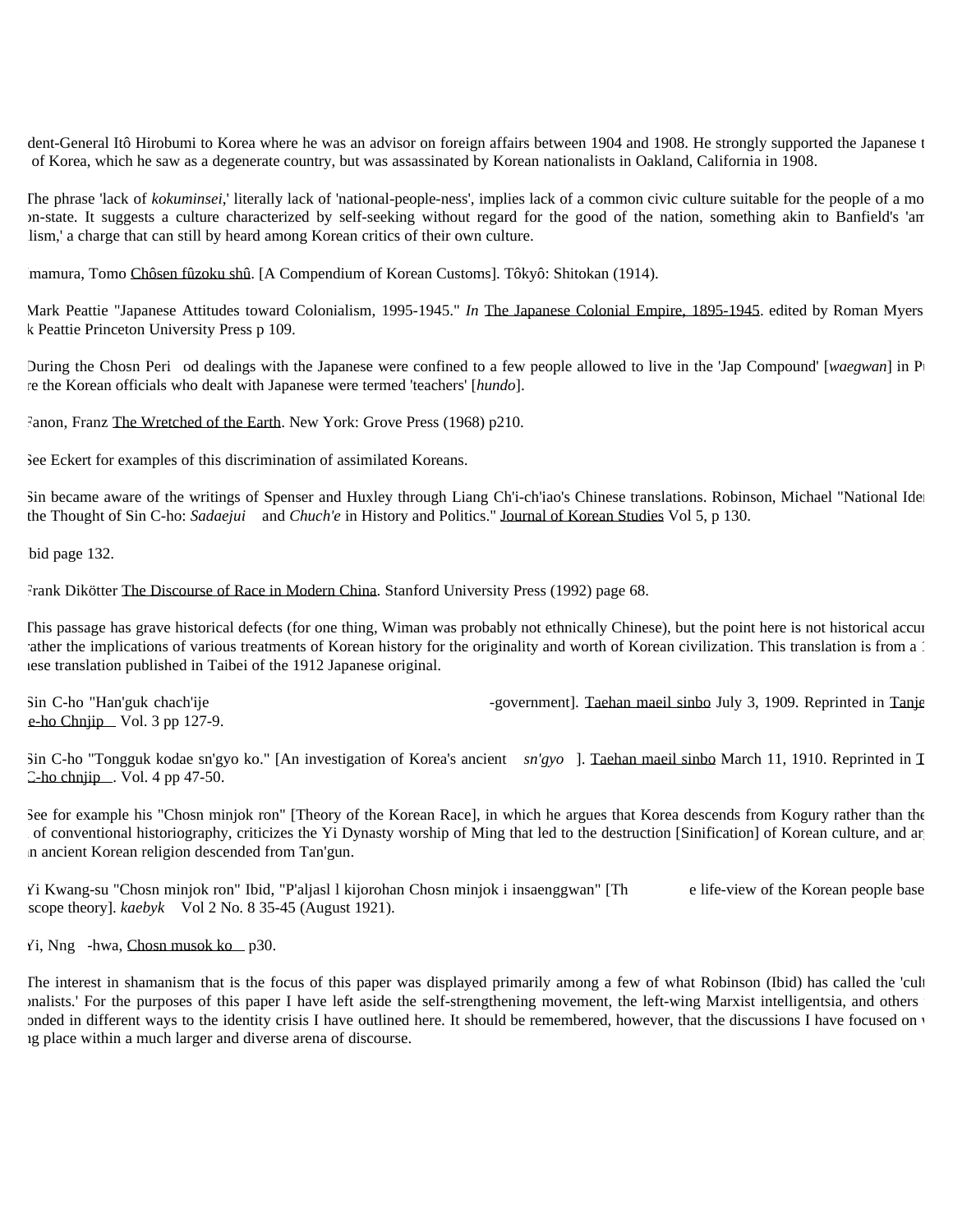Chizuko Allen, "Northeast Asia" p 789.

 He went to Japan in 1904 as a Korean government scholar and in 1906 attended Waseda University as a private scholar. He returned to Korea in 3. Allen, Chizuko "Northeast Asia Centered Around Korea: Ch'oe Nam-sn's View of History." Journal of Asian Studies Vol. 49 No. 4 page 7

Ch'oe Nam-s n "Kyego ch'ajon" [Exiting excerpts texts for thinking about ancient times]. Wlgan Ch'ngch'un Vol. 14, June 1918.

Ch'oe Nam-sn "Purham munhwa ron" page 44.

Talal Asad, ed. Anthropology and the Colonial Encounter. London: Ithaca Press. (1973).

The makers of the Japanese empire took a great interest in the British, French and German literature on empire, and brought a system arch-oriented approach to governance. See Peattie, Mark "Japanese Attitudes Toward Colonialism, 1895-1945." *In* Roman H. Myers and Mar tie, eds. The Japanese Colonial Empire, 1895-1945. Princeton University Press (1984) p85.

Lévy-Bruhl, Lucien (1926) How Natives Think

The Japanese word translated here as 'comprehend' [*ryokai*] is frequently used to denote *Verstehen* in Dilthey's sense of the word.

Murayama, Chijun Chôsen no kishin [Gods and Spirits of Korea]. Keijô: Chôsen Sôtokufu (1929) p1.

Writers who popularized this idea among Europeans, of course, are Montesquieu and Herder.

Ch'oe Nam-sn "Purham munhwa ron" [The theor y of Purham culture]. *In* Yuktang Ch'oe Nam-sn Chnjip Vol 2, page 43. The article originally written in Japanese in 1925 and published as "Fukan bunka ron." *In* Chôsen oyobi Chôsen minzoku [Korea and Koreans] (1927).

Ch'oe, Nam-sn " *Salman'gyo ch'agi*" [Random Notes on Shamanism]. Kyemyng 19 (1927).

Ch'oe was not the first to propose that Tan'gun was a shaman. Jones had already done so in Royal Asiatic Society Records, 1900 pp 35-41. It is vn whether Ch'oe or any other Korean every read this account.

"Purham munhwa ron" page 60.

Yi, N ng -hwa "Chos n musok ko" [A Treatise on Korean Shamanism]. Kyemy ng Vol 19, May 1927.

Korean (and probably Japanese as well) undoubtedly belongs to the Altaic language family that includes Manchurian, Tungus, Mongolian and tic languages. As Charles Allen Clark has noted, moreover, the Korean word for female shaman [*mudang*] has cognates in Mongolian, Bu ut, Altai, Torgut, Kidan, and Khirgis. Clark, Charles Allen Religions of Old Korea (1932) page 183.

 The term used by Akiba here, *satsumankyo* is the Japanese reading of the term *salman'gyo*, a word Ch'oe Nam-s le on shamanism. Contemporary Japanese writers, including Akiba in a post-war book on Korean shamanism, use the term *shamanis* sliterated from the English.

Akamatsu Chijô and Akiba Takashi Chôsen fuzoku no ke [A Study of Korean Shamanism]. Vol. 1, page 1. Tokyo :Ôsaka yago shoten (19

Akiba credits Sorokin and Zimmerman's Principles of Rural-Urban Sociology for this insights.

Akamatsu Chijô and Akiba Takashi Chôsen fuzoku no kenkyû [A Study of Korean Shamanism]. Vol. 2 page 22.